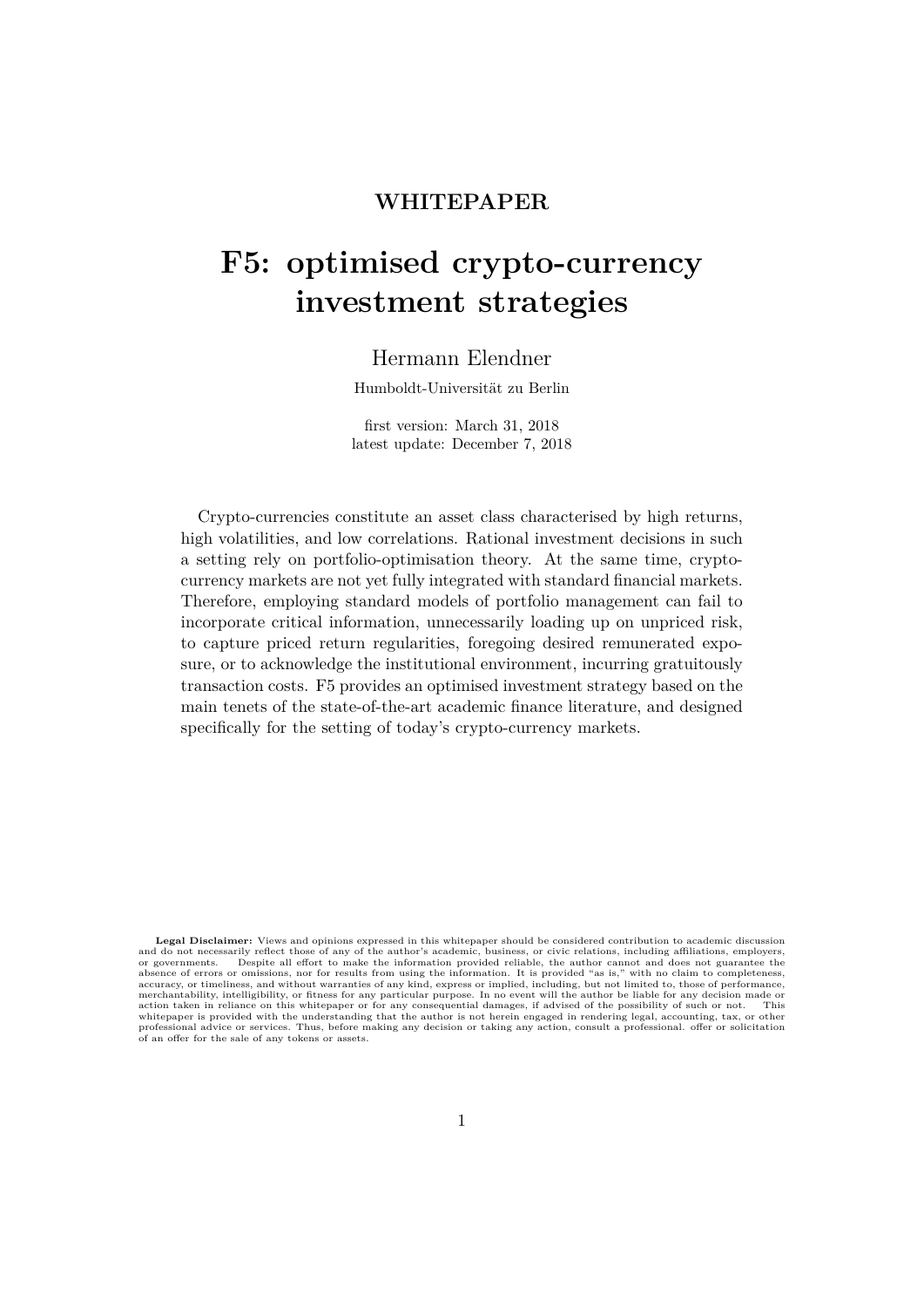## **Contents**

|    |                   | 1. Introduction                                                                 | $\bf{3}$         |
|----|-------------------|---------------------------------------------------------------------------------|------------------|
|    | 1.1.              |                                                                                 | 3                |
|    |                   | 1.1.1.                                                                          | 4                |
|    |                   | 1.1.2.                                                                          | $\overline{4}$   |
|    | 1.2.              |                                                                                 | $\overline{5}$   |
| 2. |                   | The Investment Strategy – Principles                                            | $\boldsymbol{6}$ |
|    |                   |                                                                                 | 6                |
|    |                   |                                                                                 | $6\phantom{.}6$  |
|    | 2.3.              |                                                                                 | 10               |
|    |                   | 2.3.1.                                                                          | 10               |
|    |                   | 2.3.2.                                                                          | 12               |
|    |                   | Objects of active management decisions<br>2.3.3.                                | 12               |
|    | 2.4.              |                                                                                 | 12               |
|    |                   | Robustness over convention: equally-weighted baseline<br>2.4.1.                 | 12               |
|    |                   | Issues with value-weighted crypto portfolios<br>2.4.2.                          | 13               |
|    | 2.5.              |                                                                                 | 13               |
|    | 2.6.              |                                                                                 | 14               |
|    |                   | 3. The Investment Strategy – Operationalisation                                 | 14               |
|    |                   |                                                                                 | 16               |
|    | 3.2.              | Investment Universe and Constituent Count; The Momentum Factor and              |                  |
|    |                   | Coin Characteristics; Risk Aversion and optimal $\theta^*$ ; Smart Rebalancing. | 16               |
|    | 4. Data           |                                                                                 | 16               |
|    |                   | <b>5. Quantitative Evaluation</b>                                               | 17               |
|    |                   |                                                                                 | 18               |
|    | 5.2.              |                                                                                 | 18               |
|    | 5.3.              |                                                                                 | 18               |
|    |                   |                                                                                 |                  |
|    |                   | 6. Conclusion                                                                   | 19               |
|    | <b>References</b> |                                                                                 | 20               |
|    |                   | A. Definitions and Terms                                                        | 22               |
|    |                   | <b>B.</b> Details on F5 Weights and Trades                                      | 23               |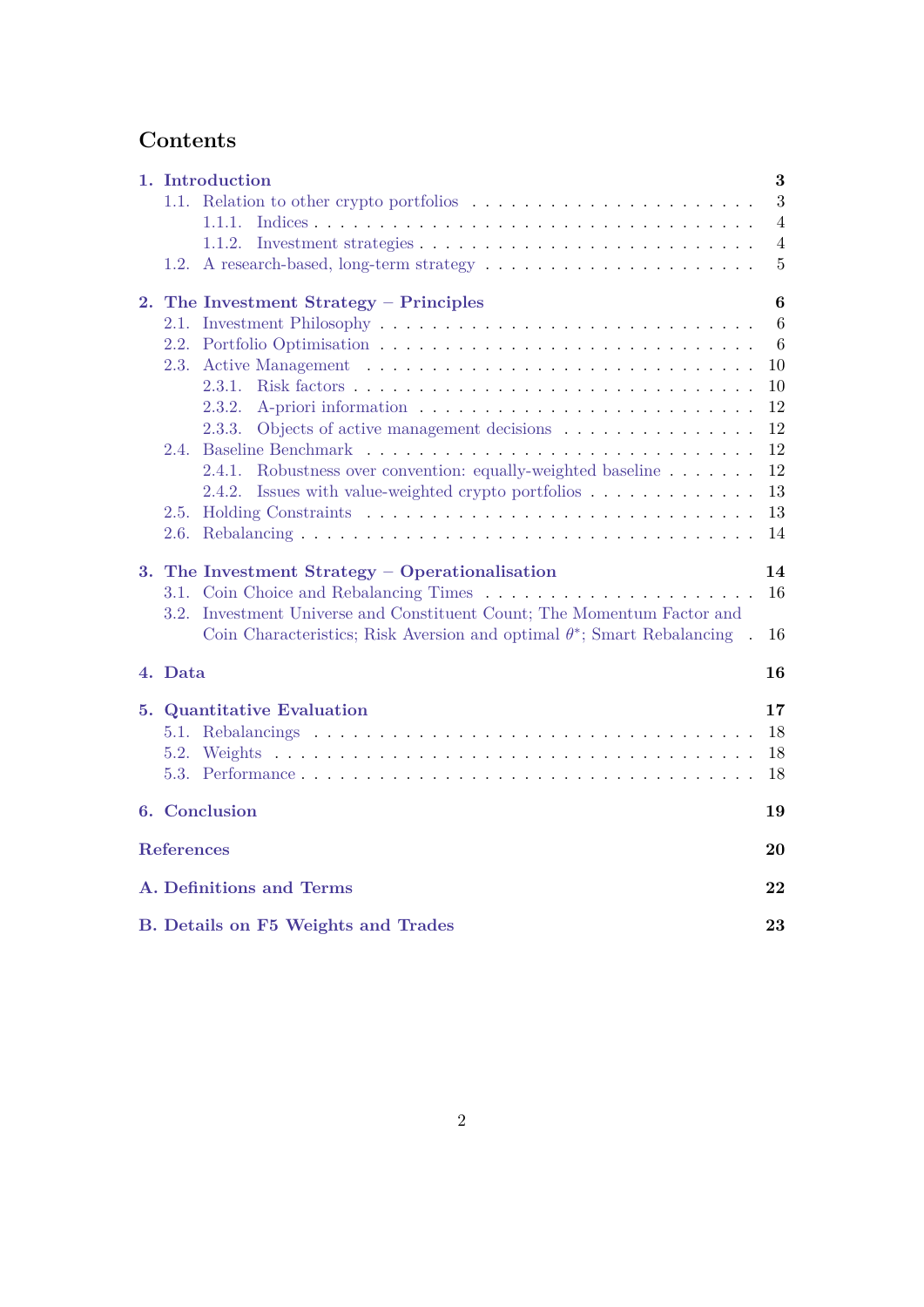*"Nothing is more powerful than an idea whose time has come."*

Victor  $Huge<sup>1</sup>$  $Huge<sup>1</sup>$  $Huge<sup>1</sup>$ 

## <span id="page-2-0"></span>**1. Introduction**

High realised returns of the most prominent crypto-currencies (cryptos) have attracted increasing investor attention, despite repeated downturns, continued sizable volatilities, as well as uncertainty about technological and legal backgrounds.[2](#page-2-3)

Yet two additional critical factors have evolved in the decade since [Nakamoto](#page-20-0) [\(2008\)](#page-20-0)'s blockchain protocol introduced scarcity into the digital realm. Scarcity combined with the virtual tokens' intrinsic value arising from their potential to facilitate transactions – and power decentralised applications – has enabled a technological innovation to give rise to a novel asset class in financial markets.

The first factor is simply time: As the observable time horizon has grown to allow meaningful statistical analyses, investment in cryptos has turned from a quixotic fancy to its usual, proper science. The second factor is the maturation of the financial infrastructure in terms of trading venues, depository services, and also professional advice.

Despite swift recent progress, however, crypto markets still remain an emerging environment with a limited investor base. As with all financial innovation, initial market opaqueness and the lack of institutional investment opportunities slow capital inflows and delay the integration with established financial markets.

Indeed, crypto investment until recently effectively meant either holding coins directly, subjecting investors to high security requirements or risks, or alternatively entrusting individual coin holdings to online wallets, the reputation of which suffered from frequent cases of fraud or theft.

While theoretical research established the benefit of Bitcoin for portfolio diversification as early as [Briere et al.](#page-19-0) [\(2013\)](#page-19-0) and [Eisl et al.](#page-19-1) [\(2015\)](#page-19-1), there remained no practical way to hold a broader and optimised crypto portfolio with a regulated financial institution.

Only recently several approaches have become available that aim to capture the aggregate crypto market movement, for measurement or investment. However, no investment strategy based on state-of-the-art academic finance research and adapted to the specifics of crypto-currency markets has yet been developed. F5 does exactly that.

#### <span id="page-2-1"></span>**1.1. Relation to other crypto portfolios**

Portfolios of crypto-currencies come in two forms: indices and investment strategies.

<span id="page-2-2"></span><sup>1</sup>This is a common yet loose translation of the original French "On résiste à l'invasion des armées; on ne résiste pas à l'invasion des idées." in [Hugo](#page-20-1) [\(1877\)](#page-20-1); it be noted that a somewhat more proximate quotation by [Aimard](#page-19-2) [\(1861\)](#page-19-2) pre-dates Hugo's commonly referenced publication: "Il y a quelque chose de plus puissant que la force brutale des baïonnettes: c'est l'idée dont le temps est venu et l'heure est sonnée."

<span id="page-2-3"></span><sup>&</sup>lt;sup>2</sup>Also among economists, debate about whether to consider cryptos as currencies [\(Yermack,](#page-20-2) [2015\)](#page-20-2), consider them harmful [\(Krugman,](#page-20-3) [2013\)](#page-20-3), or advocate large-scale use by central banks [\(Barrdear and](#page-19-3) [Kumhof,](#page-19-3) [2016\)](#page-19-3), is still ongoing.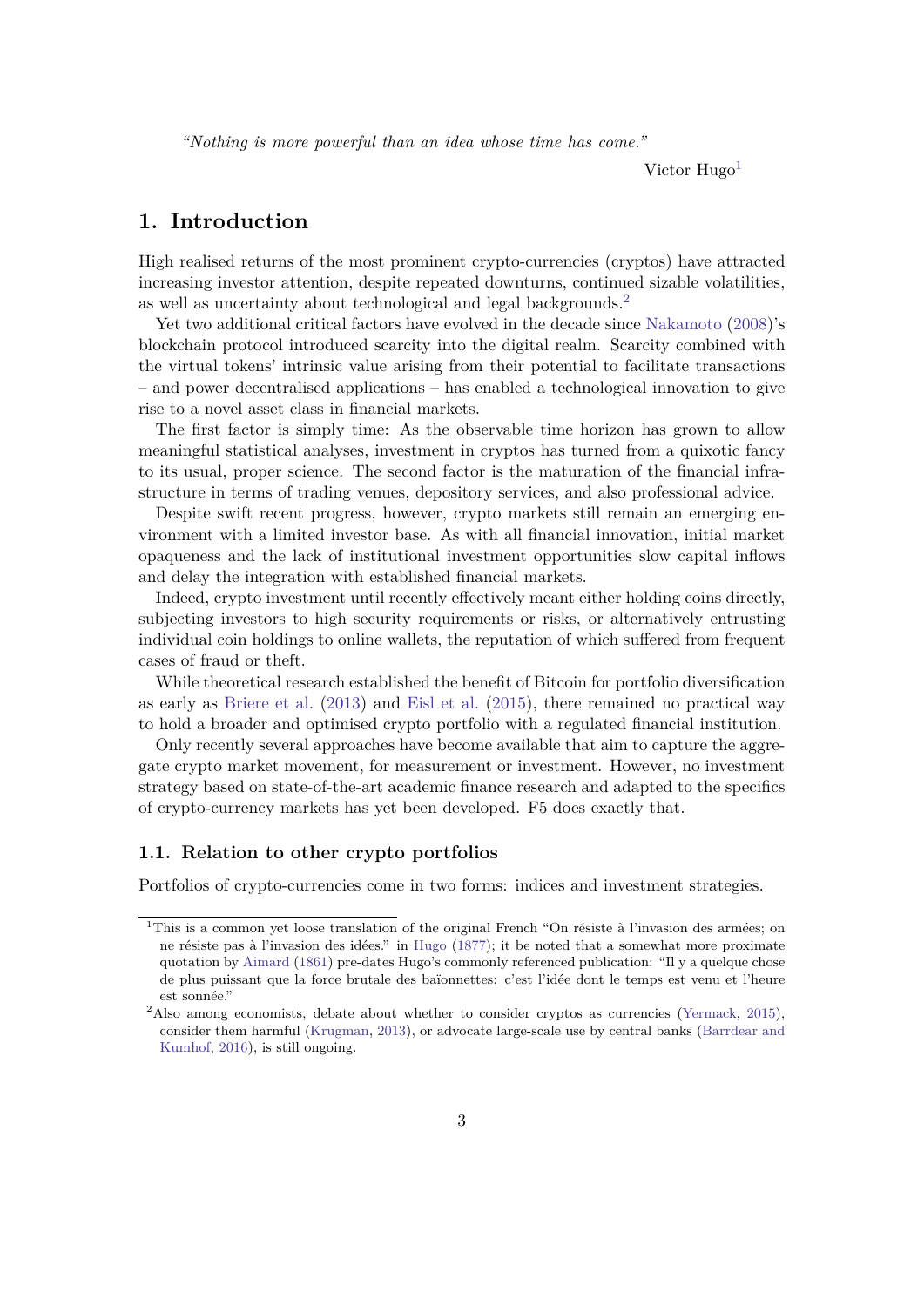#### <span id="page-3-0"></span>**1.1.1. Indices**

Reflecting the growing cross-section of traded cryptos, indices have been developed to capture the performance of "the crypto market" in general. While in principle every index defines an implicit investment strategy, they are not optimised for trading. In highly liquid stock markets, exchange-traded funds (ETFs) generate a means to invest (approximately) into indices, frequently relying extensively on the use of derivatives; in crypto markets, only physical replication would be possible, and hardly advisable.

By construction, an index is fully passive, and would not attempt to exclude assets based on information about the technology or the entity driving it. Stock markets rely on regulatory authorities to preclude fraudulent assets from being traded in the first place. Crypto investors who want to avoid scams, in contrast, need to ensure this themselves, unless they rely on a managed strategy.

Noteworthy indices include the Winklevoss index (WBBI), CCI30, and CRIX.

The Winklevoss index (Winkdex) is meant to accurately price one bitcoin and serves as the basis for the futures trading at the Chicago Board Options Exchange (CBOE). However, with only a single crypto as constituent, it does not aim to track the general crypto market – of which Bitcoin is becoming less and less representing – and is thus not meant to serve as the basis of a comprehensive crypto investment strategy.

The CCI30 constitutes a simple value-weighted average of the 30 largest cryptos with quarterly updated constituents and monthly rebalancing. The index applies a single adaptation to reflect specific properties of the crypto market, namely addressing the high volatility via exponentially-weighted moving average prices as the basis for calculating market capitalisations. It does not adjust the number of constituents, neither does it account for trading costs or liquidity concerns. While it is tracked by at least one passive fund, it is not an optimised trading strategy.

The CRypto-currency IndeX CRIX, developed by [Trimborn and Härdle](#page-20-4) [\(2016\)](#page-20-4), comes closest to a viable investment strategy, as it rebalances the weights of its constituents weekly, and the list of constituents monthly, while explicitly optimising their number. However, as an index its objective still is to reflect the broad crypto market, and so its construction includes additional cryptos whenever their price movements contain sufficiently additional information content; it has grown to exceed 60 cryptos at times, sometimes with heavy rebalancings at month-end. In essence, its aim is first statistical, second financial.

Moreover, none of the indices account for liquidity constraints in the fragmented exchanges where crypto trading takes place. Recent research [\(Trimborn et al.,](#page-20-5) [2018\)](#page-20-5) shows, when attempting to trade large amounts in small and illiquid cryptos, liquidity concerns can have first-order implications for performance.

#### <span id="page-3-1"></span>**1.1.2. Investment strategies**

In contrast to indices, investment strategies are designed explicitly for trading. The most prominent crypto strategy is the C20 project: it has implemented a crypto token of its own in order to provide an ETF-like means to invest into a simple portfolio of the 20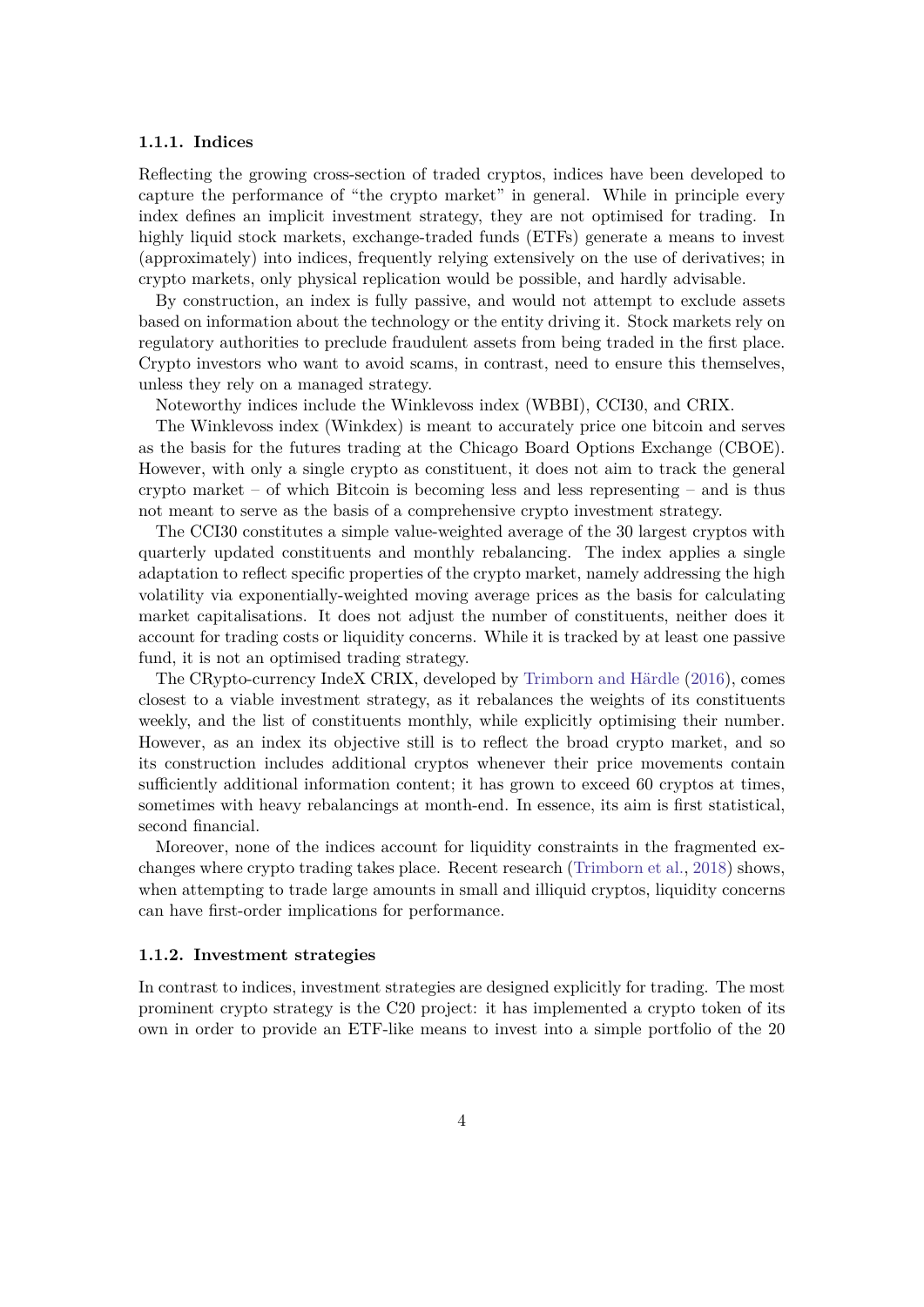largest cryptos. Effectively, it offers the analogue to a closed-end fund physically replicating a standard capped value-weighted index of a hard-coded number of constituents. This opens the potential for lower fees<sup>[3](#page-4-1)</sup>; however, the focus clearly lies on the innovative implementation of a tokenised crypto investment. This strategy requires ex-ante funding, which in turn requires a simple and pre-determined investment strategy, rather than the approach of active fund management, where reputational capital is built up via a performance history and incentives remain aligned due to the possibility of investors to withdraw their funds.

In summary, depending on an investor's situation and preferences, different investment vehicles will be best suited; but for a large group of investors the standard financialindustry procedure of delegating investment decisions in complicated markets to active and professional investment managers, within a clearly established legal framework, is the preferred approach.

After all, not only are smart contract markets still immature; more importantly, incomplete contracts and unforeseeable events generate value from a legally responsible entity managing and backing the investment strategy (the DAO incident in 2016 providing the strongest case in point). While such a trusted third party appears anathema to some crypto enthusiasts, a trusted third party also means that there exists a party with reputation at stake (thus avoiding nothing-at-stake problems), ensuring its incentives to tackle potential upcoming challenges – a commitment which is key in a rapidly evolving regulatory environment, as the markets for cryptos.

In the realm of active investment, various strategies have been or are being offered; almost all offer either some variation of a high-frequency arbitrage strategy, or are based on "technical analysis."

As far as technical analysis is concerned, in short, rational investors stay clear of it. Notwithstanding continued popularity among non-professionals, similar to homeopathy, decades of innumerous studies according to academic standards have failed to provide evidence of any merits. Such strategies' appeal must be considered purely psychological and extends from other asset types to cryptos, which this time are no different.

In principle, short-term arbitrage strategies exploiting temporary inefficiencies in such fragmented and rapidly developing markets are not improbable. Thus opportunities for highly sophisticated traders to generate abnormal returns (alpha) are not unlikely; however, the proposition that these traders would raise large amounts from uninformed retail investors in order to then leave a significant share<sup>[4](#page-4-2)</sup> of the gains, is.

#### <span id="page-4-0"></span>**1.2. A research-based, long-term strategy**

F5 fills the gap of professional intermediated investment management for the asset class of crypto-currencies: it is constructed to provide fund management for cryptos. There-

<span id="page-4-1"></span><sup>3</sup>However, the concrete implementation of C20 cannot be considered a discount vehicle: beyond the annual management fee of 0.50%, only 87% of the ICO proceeds actually were distributed to investors; 7.5% to the management team.

<span id="page-4-2"></span><sup>&</sup>lt;sup>4</sup>[Berk and Green](#page-19-4) [\(2004\)](#page-19-4) show theoretically how in settled markets skillful fund managers can appropriate all  $\alpha$  they generate, keeping uninformed investors at reservation values of 0 outperformance.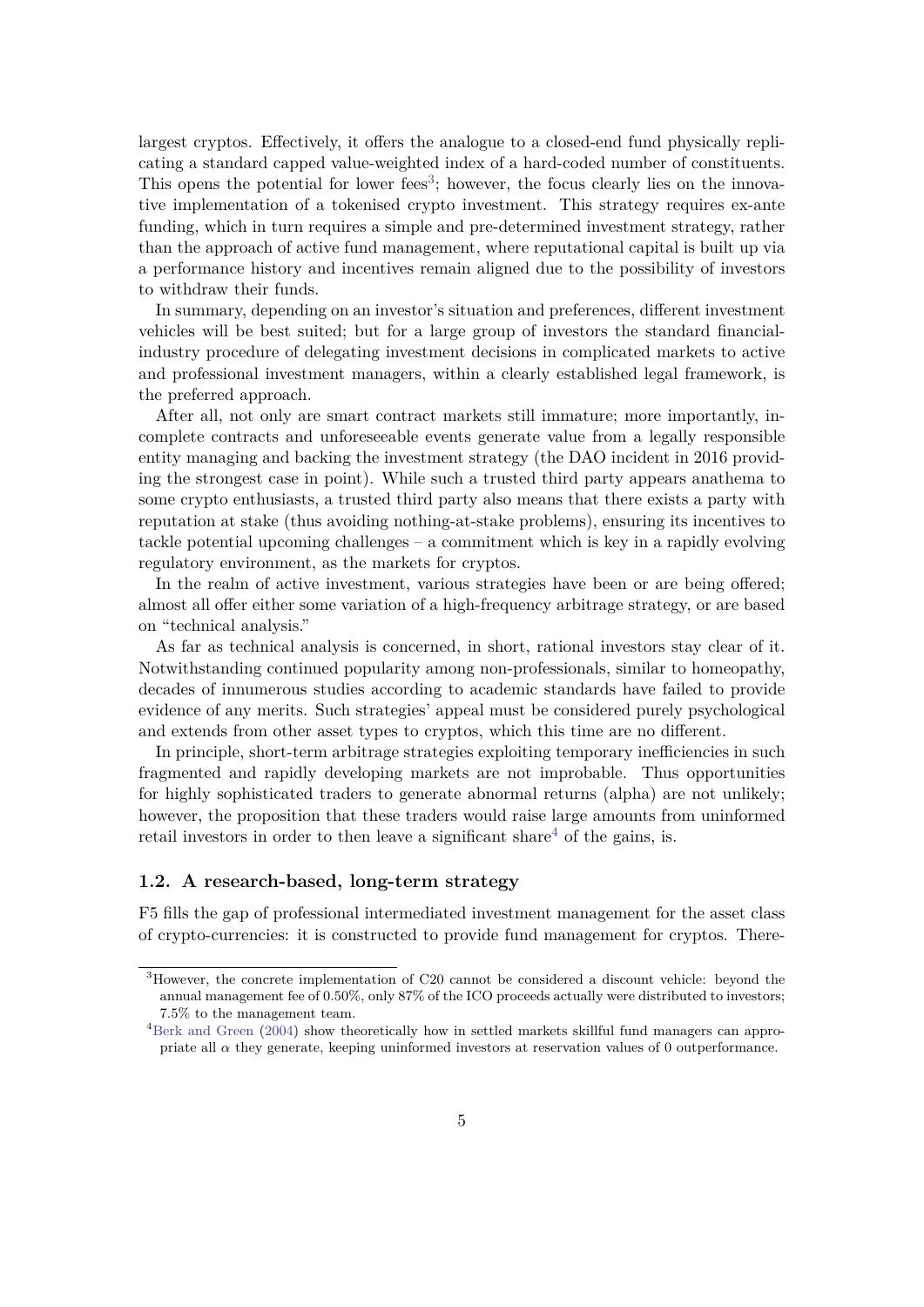fore it is optimised for long-term investors who seek to participate in the general development of cryptos, while ensuring a dynamic optimisation of the holdings within their crypto engagement.

Having an active fund manager can be critical in a nascent market characterised by little regulatory screening and repeated occurrences of scams. As the example of BitConnect has shown, unsophisticated investors can fall prey to fraudulent schemes to an extent inflating a coin's market capitalisation above 2.7 billion USD before it collapses. When information about a crypto's deficiencies is publicly accessible, as was the case with BitConnect, professional investors can avoid losses.

At the same time, research on mutual fund managers shows they can be prone to excess trading, reducing performance due to transaction costs. In crypto markets, where trading costs and market impact (slippage) can still loom much larger, a low trading frequency is thus of key importance.

## <span id="page-5-0"></span>**2. The Investment Strategy – Principles**

Any investment strategy based on academic findings will start with the presumption of efficient markets free from arbitrage opportunities, and then pursue active management based on empirical regularities with respect to two dimensions: First, when there are limits to arbitrage; and second, to gain exposure to priced, systematic risk factors.

#### <span id="page-5-1"></span>**2.1. Investment Philosophy**

The F5 investment philosophy is based on "efficiently inefficient" crypto markets [\(Ped](#page-20-6)[ersen,](#page-20-6) [2015\)](#page-20-6) – efficient enough to preclude simple mechanistic trading strategies from outperforming consistently (i.e., by more than luck), yet inefficient enough to compensate skillful management for its information with expected positive risk-adjusted excess returns on its trading strategy. This way, the information is eventually incorporated into market prices [\(Grossman and Stiglitz,](#page-19-5) [1980\)](#page-19-5).

However, even in the absence of superior information on individual assets, maintaining a rational portfolio is imperative for efficient investment: only regular rebalancing can optimise the benefits of diversification by avoiding idiosyncratic risk [\(Markowitz,](#page-20-7) [1952\)](#page-20-7).

Therefore, the philosophy combines both perspectives as state-of-the-art portfolio theory does: holdings are optimised for their contribution to portfolio risk and return, while explicitly incorporating additional information via correspondingly over- or underweight positions.

#### <span id="page-5-2"></span>**2.2. Portfolio Optimisation**

The underlying portfolio optimisation manages the diversification benefits, which are sizable for crypto portfolios [\(Eisl et al.,](#page-19-1) [2015\)](#page-19-1) because correlations are low – in two ways: First, the generally comparatively low correlation between most crypto returns, as depicted in Table [1,](#page-6-0) implies that a crypto investment in only one or very few coins is inefficient. Second, as correlations are particularly low with respect to returns of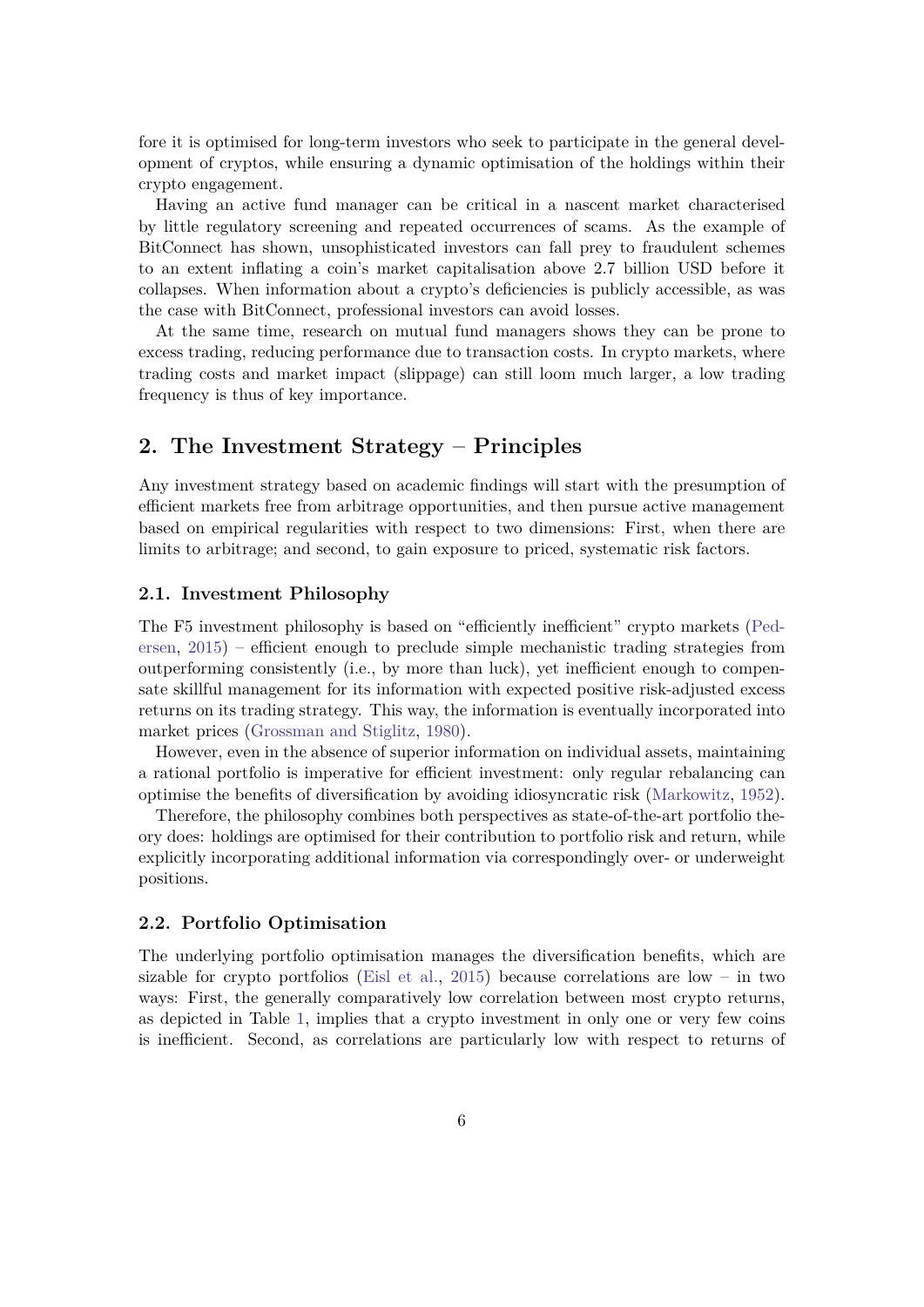traditional financial assets, as visible in Table [2,](#page-7-0) an ever-increasing number of academics recommends holding at least some positive part of investable wealth in cryptos.<sup>[5](#page-6-1)</sup>

<span id="page-6-0"></span>

|                                    | <b>ETH</b> | <b>XRP</b> | BCH   | <b>LTC</b> | <b>EOS</b> | <b>BNB</b> | <b>XLM</b> | <b>TRX</b> |
|------------------------------------|------------|------------|-------|------------|------------|------------|------------|------------|
| Period 2016-01-01 until 2018-12-07 |            |            |       |            |            |            |            |            |
| $_{\rm BTC}$                       | 0.441      | 0.269      | 0.441 | 0.578      | 0.451      | 0.491      | 0.334      | 0.429      |
| <b>ETH</b>                         |            | 0.249      | 0.552 | 0.416      | 0.537      | 0.431      | 0.281      | 0.443      |
| <b>XRP</b>                         |            |            | 0.369 | 0.329      | 0.394      | 0.254      | 0.510      | 0.381      |
| BCH                                |            |            |       | 0.479      | 0.466      | 0.283      | 0.305      | 0.254      |
| LTC                                |            |            |       |            | 0.466      | 0.405      | 0.345      | 0.358      |
| <b>EOS</b>                         |            |            |       |            |            | 0.353      | 0.373      | 0.432      |
| <b>BNB</b>                         |            |            |       |            |            |            | 0.264      | 0.299      |
| <b>XLM</b>                         |            |            |       |            |            |            |            | 0.280      |
| Period 2017-01-01 until 2017-12-31 |            |            |       |            |            |            |            |            |
| <b>BTC</b>                         | 0.355      | 0.107      | 0.021 | 0.369      | 0.243      | 0.384      | 0.222      | 0.279      |
| <b>ETH</b>                         |            | 0.110      | 0.276 | 0.343      | 0.390      | 0.320      | 0.194      | 0.335      |
| <b>XRP</b>                         |            |            | 0.130 | 0.213      | 0.203      | 0.079      | 0.474      | 0.193      |
| <b>BCH</b>                         |            |            |       | 0.159      | 0.229      | 0.113      | 0.065      | 0.011      |
| <b>LTC</b>                         |            |            |       |            | 0.277      | 0.236      | 0.273      | 0.220      |
| <b>EOS</b>                         |            |            |       |            |            | 0.206      | 0.216      | 0.334      |
| <b>BNB</b>                         |            |            |       |            |            |            | 0.109      | 0.256      |
| <b>XLM</b>                         |            |            |       |            |            |            |            | 0.109      |
| Period 2018-01-01 until 2018-12-07 |            |            |       |            |            |            |            |            |
| <b>BTC</b>                         | 0.812      | 0.655      | 0.778 | 0.831      | 0.673      | 0.617      | 0.652      | 0.558      |
| <b>ETH</b>                         |            | 0.733      | 0.776 | 0.821      | 0.688      | 0.544      | 0.689      | 0.536      |
| <b>XRP</b>                         |            |            | 0.640 | 0.687      | 0.642      | 0.441      | 0.719      | 0.544      |
| BCH                                |            |            |       | 0.778      | 0.662      | 0.514      | 0.596      | 0.462      |
| <b>LTC</b>                         |            |            |       |            | 0.670      | 0.593      | 0.619      | 0.479      |
| <b>EOS</b>                         |            |            |       |            |            | 0.482      | 0.595      | 0.501      |
| <b>BNB</b>                         |            |            |       |            |            |            | 0.447      | 0.314      |
| <b>XLM</b>                         |            |            |       |            |            |            |            | 0.408      |

Table 1: Correlations of daily returns of major crypto-currencies (by market cap).

All portfolio-optimisation methods fall into two categories: first, the classical approach since [Markowitz](#page-20-7) [\(1952\)](#page-20-7) estimates the distribution of asset returns, and then uses these estimates to derive the optimal portfolio. In theory, this is simple: After all, given the return distribution (including all co-moments), calculating the optimal portfolio weights is straightforward. However, in practice producing reliable estimates of out-of-sample returns is challenging, and in the last decades the academic literature has demonstrated how sensitive portfolio performance tends to be with respect to unavoidable estimation

<span id="page-6-1"></span><sup>&</sup>lt;sup>5</sup>Note, however, that cryptos' correlation coefficients tend to exhibit sizable time-series variation.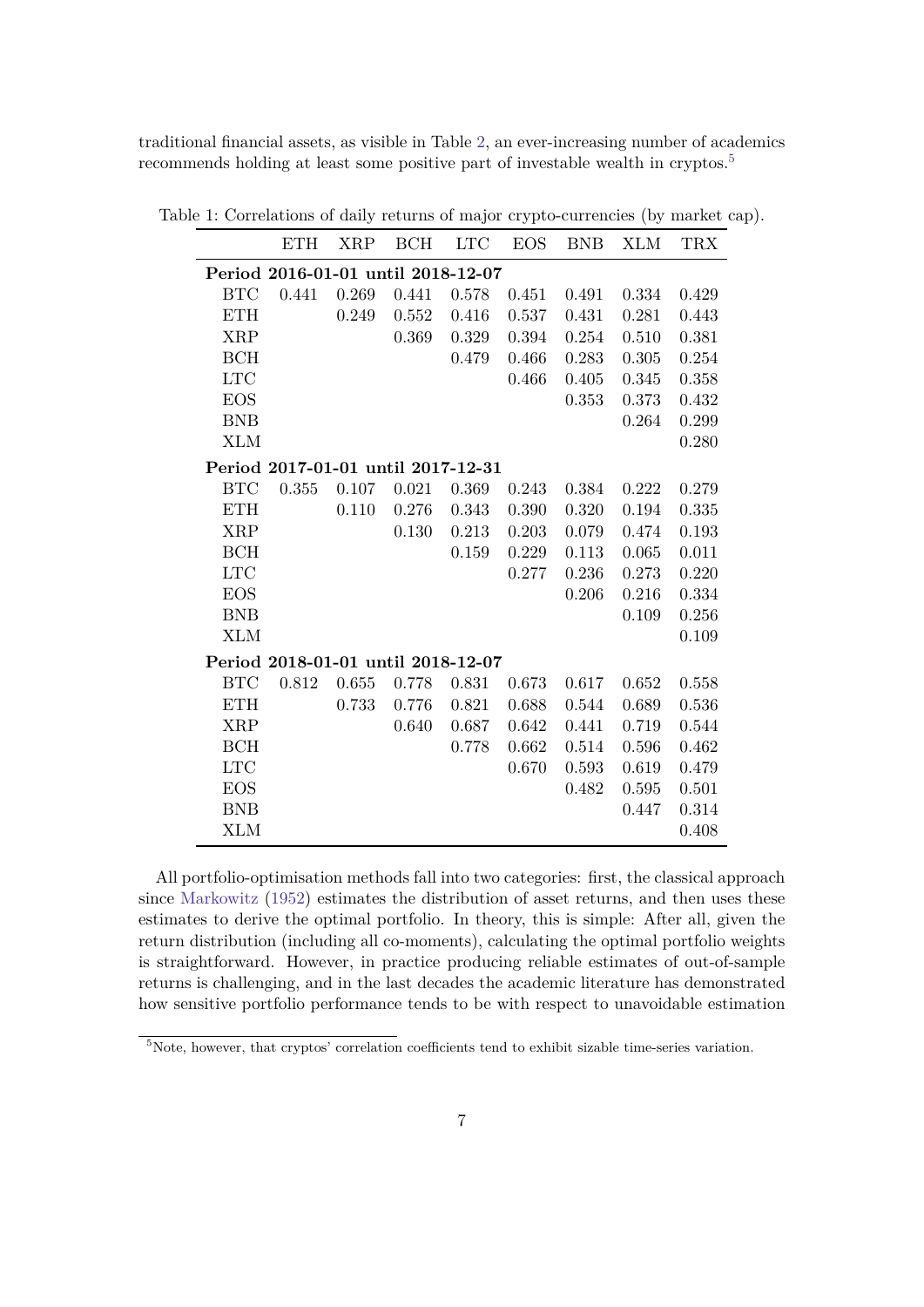|                  | BTC.  | ETH.  | <b>XRP</b> |          | BCH LTC | EOS.   | <b>BNB</b> | XLM      |
|------------------|-------|-------|------------|----------|---------|--------|------------|----------|
| DAX              | 0.020 | 0.037 | 0.087      | 0.012    | 0.051   | 0.053  | 0.038      | 0.066    |
| SnP.500          | 0.037 | 0.060 | 0.068      | $-0.041$ | 0.075   | 0.039  | 0.026      | 0.089    |
| MSCI World       | 0.039 | 0.067 | 0.079      | $-0.024$ | 0.078   | -0.056 | 0.032      | 0.094    |
| Commodities USCI | 0.010 | 0.051 | 0.072      | 0.103    | 0.052   | 0.038  | 0.054      | 0.069    |
| Gold             | 0.020 | 0.023 | 0.009      | 0.035    | 0.001   | 0.071  | 0.040      | $-0.015$ |
| USD.EUR          | 0.051 | 0.001 | $-0.039$   | 0.038    | 0.075   | 0.036  | 0.040      | 0.000    |

<span id="page-7-0"></span>Table 2: Daily-return correlations between major crypto-currencies and standard financial investments (3 stock-market indices, a commodity index, and the gold price) for the period 2016-01-01 to 2018-12-07.

<span id="page-7-2"></span>Table 3: Distributional properties of daily returns of major crypto-currencies deviate strongly from normality: numbers for the period 2016-01-01 to 2018-12-07.

|                                                                                 |  | BTC ETH XRP BCH LTC EOS BNB XLM TRX          |  |  |  |
|---------------------------------------------------------------------------------|--|----------------------------------------------|--|--|--|
| skewness<br>excess.kurtosis 5.10 4.31 135.29 8.56 19.19 88.33 20.84 36.01 32.23 |  | 0.31 0.80 8.00 1.65 2.41 6.16 2.80 4.08 4.17 |  |  |  |

error in return distributions.

Therefore, recent advances in portfolio theory have developed a second category of approaches. Acknowledging the difficulty in robustly estimating out-of-sample moments of return distributions, they completely sidestep the problem by optimising the portfolio weights directly.

This circumvents two critical issues: on the one hand the explicit estimation of covariances and higher-order co-moments, $6$  and on the other hand the effects of parameter instability over time. While useful for stocks, both advantages turn out particularly valuable in crypto markets: first, returns are even more leptokurtic (i.e., deviate even further from a normal distribution; see for instance [Elendner et al.](#page-19-6) [\(2017\)](#page-19-6) as well as Table [3\)](#page-7-2), and second, subject to more pronounced parameter instability. This is already visible in simple rolling-window volatility plots, see Figure [1.](#page-8-0)

For this reason classical approaches nowadays always apply some shrinkage to the  $\mu/\sigma$ estimation. Still, the latest academic literature finds no clear best practice and generally remains skeptical regarding out-of-sample performance (e.g., [DeMiguel et al.](#page-19-7) [\(2009b\)](#page-19-7)).

Today's state-of-the-art portfolio optimisation thus belongs to the second category, taking the opposite approach of directly optimising the weights. Rather than imposing assumptions about statistical properties of the joint distribution of individual returns, this approach instead directly models investor utility from the ultimately resulting single

<span id="page-7-1"></span> $6$ This must not be misunderstood to imply higher moments can be ignored: modern portfolio optimisation naturally does consider higher moments, albeit indirectly, insofar as they impact portfolio returns.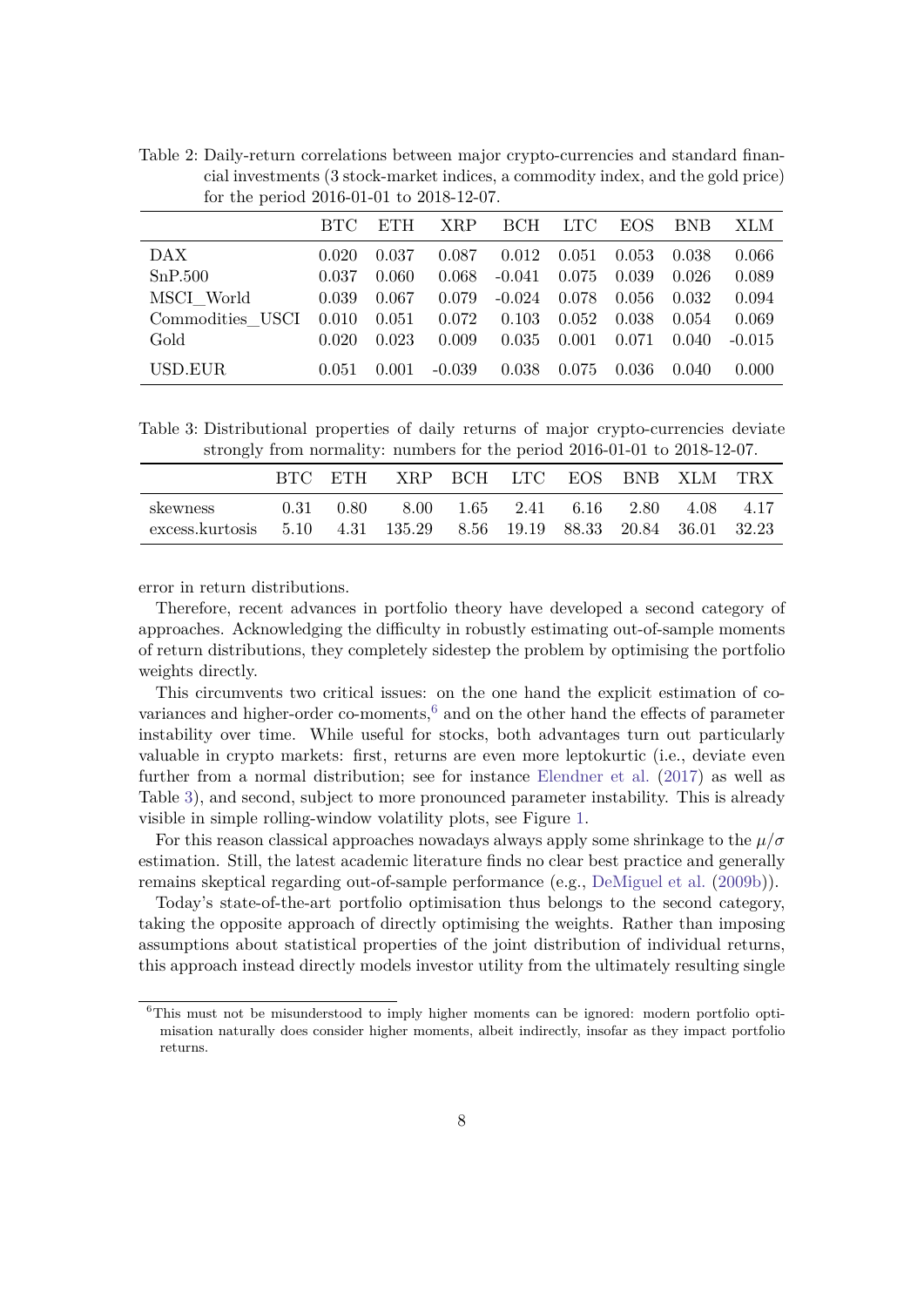<span id="page-8-0"></span>Figure 1: Volatilities of daily returns in rolling windows of 180 days length for major crypto-currencies for the time period as of 2016 until 2018-12-07. Both timeseries instability as well as the sizable impact of outliers are clearly visible.



portfolio return. The weights are then determined by the solution of this optimisation. In this spirit, F5 is based on the framework of [Brandt et al.](#page-19-8) [\(2009\)](#page-19-8) as follows.

Let  $r_{p,t+1}$  denote the return from time  $t$  to time  $t+1$  of the entire portfolio consisting of cryptos  $i = 1, \ldots, N_t$ , with their individual returns for the period denoted  $r_{i, t+1}$ , respectively.

Let  $w_{i,t}$  denote the weight of crypto  $i$  in the portfolio at the beginning of period  $t$ . Since we consider a fully invested, crypto-only portfolio, its return

$$
r_{p,t+1} = \sum_{i=1}^{N_t} w_{i,t} r_{i,t+1}.
$$
\n(1)

With  $\mathbb{E}_t$  [·] denoting time-*t* conditional expectation and  $u(\cdot)$  the investor's utility function, the optimisation problem thus amounts to

<span id="page-8-1"></span>
$$
\max_{w_{i,t}} \mathbb{E}_t \left[ u \left( r_{p,t+1} \right) \right] = \max_{w_{i,t}} \mathbb{E}_t \left[ u \left( \sum_{i=1}^{N_t} w_{i,t} \, r_{i,t+1} \right) \right],\tag{2}
$$

where the solution to the maximisation problem determines the optimal weights *wi, t*. These weights are parametrised as a function of two components: first, the weights of a benchmark portfolio  $\bar{w}_{i,t}$ , and second, of crypto characteristics  $\hat{x}_{i,t}$ .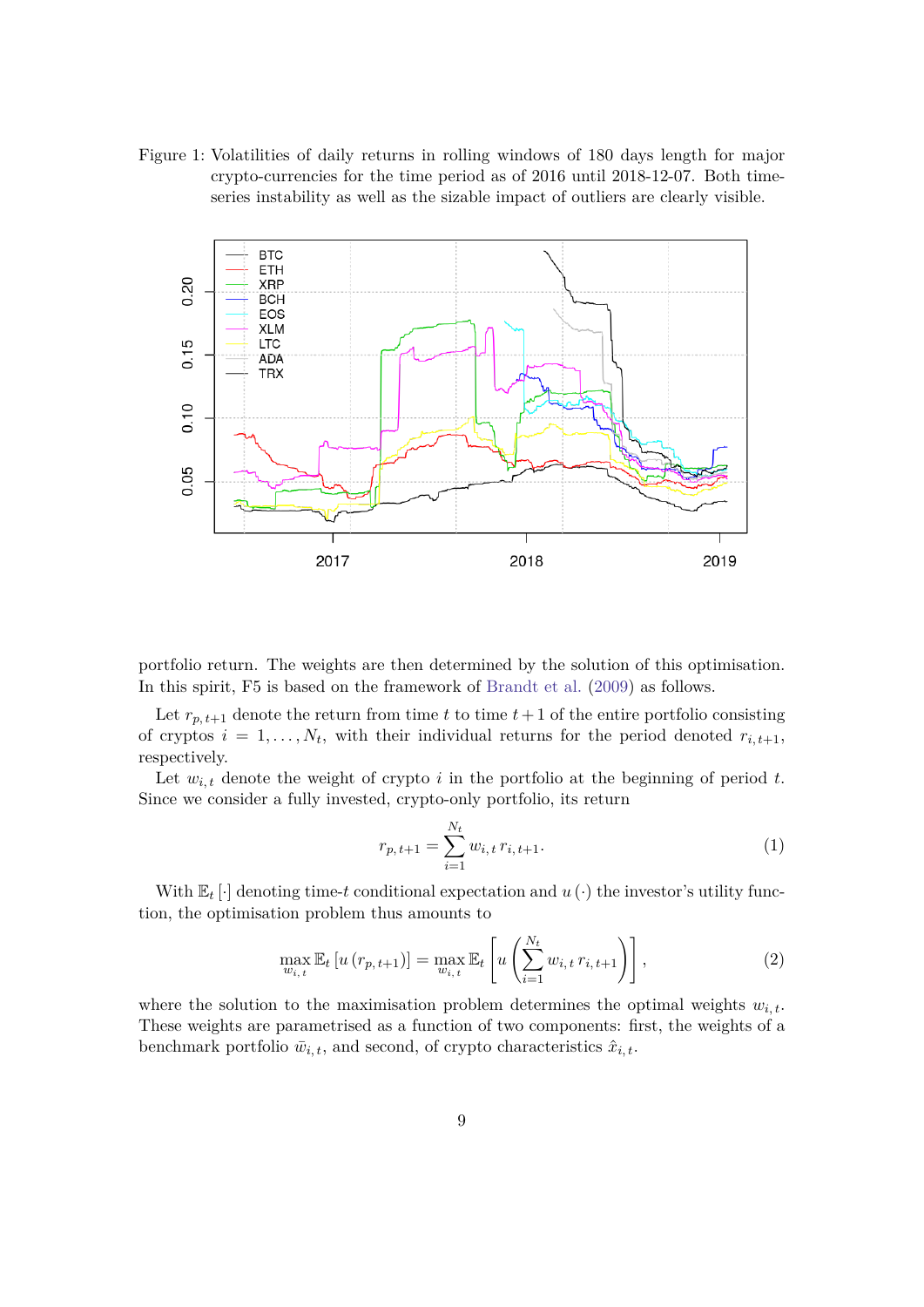While the approach of [Brandt et al.](#page-19-8) [\(2009\)](#page-19-8) can accommodate also more involved functions for the weights, we employ their standard setup with a linear function:

<span id="page-9-2"></span>
$$
w_{i,t} = \bar{w}_{i,t} + \frac{1}{N_t} \theta^\top \hat{x}_{i,t}
$$
\n<sup>(3)</sup>

Thereby, the first summand represents a purely passive benchmark, e.g., a simple value-weighted or equally-weighted portfolio. The second summand reflects the active investment decisions to over- and underweight different cryptos with respect to the benchmark, based on their characteristics  $\hat{x}_{i,t}$ , which are standardised cross-sectionally to have zero mean and unit standard variation, as well as a parameter vector  $\theta$  to be estimated.

#### <span id="page-9-0"></span>**2.3. Active Management**

This clear separation of investment positions into a passive background component and an active decision part is a strong advantage over the more traditional approach of estimating return distributions and then calculating directly the holdings. Especially in crypto markets, with recurrent periods of both extreme drawdowns and extreme performance, it is critical to be able to pinpoint when heavy gains or losses were driven by general market movements.

At the same time, crypto markets provide a particularly important role for the manager, as the opacity and technicality of the markets allow for information advantages. For instance, avoiding scams requires the manager to exclude fraudulent coins from the investment universe. More generally, however, the central part of active management amounts to determining the characteristics  $\hat{x}_{i,t}$  which the optimisation is based on: both the choice of variables and their precise construction drive the active return component. He is also responsible for determining the degree of conservatism vs. aggressiveness of the strategy by his parametrisation of  $u(\cdot)$ .

The concrete weights  $w_{i,t}$ , however, then follow from Equation [\(3\)](#page-9-2), enforcing consistency across all invested coins and investment discipline by preventing deviations in individual positions that are not founded in underlying fundamentals.

As a result of the optimisation in Equation  $(2)$ , the optimal  $\theta^*$  provides one coefficient per risk factor, not per investable coin. This also precludes the curse of dimensionality.

#### <span id="page-9-1"></span>**2.3.1. Risk factors**

The question is not *whether* to account for characteristics: Asset-pricing theory (APT) has established systematic relations between asset characteristics and expected returns that are both theoretically substantiated risk factors and to large extent empirically documented across virtually all asset classes, from stocks and bonds to commodities to currencies. The question is *how* these insights apply to the specific setting of crypto markets.

The standard workhorse model in financial economics is the so-called 4-factor model: MKT, the first factor goes back to [Markowitz](#page-20-7) [\(1952\)](#page-20-7) and should capture the aggregate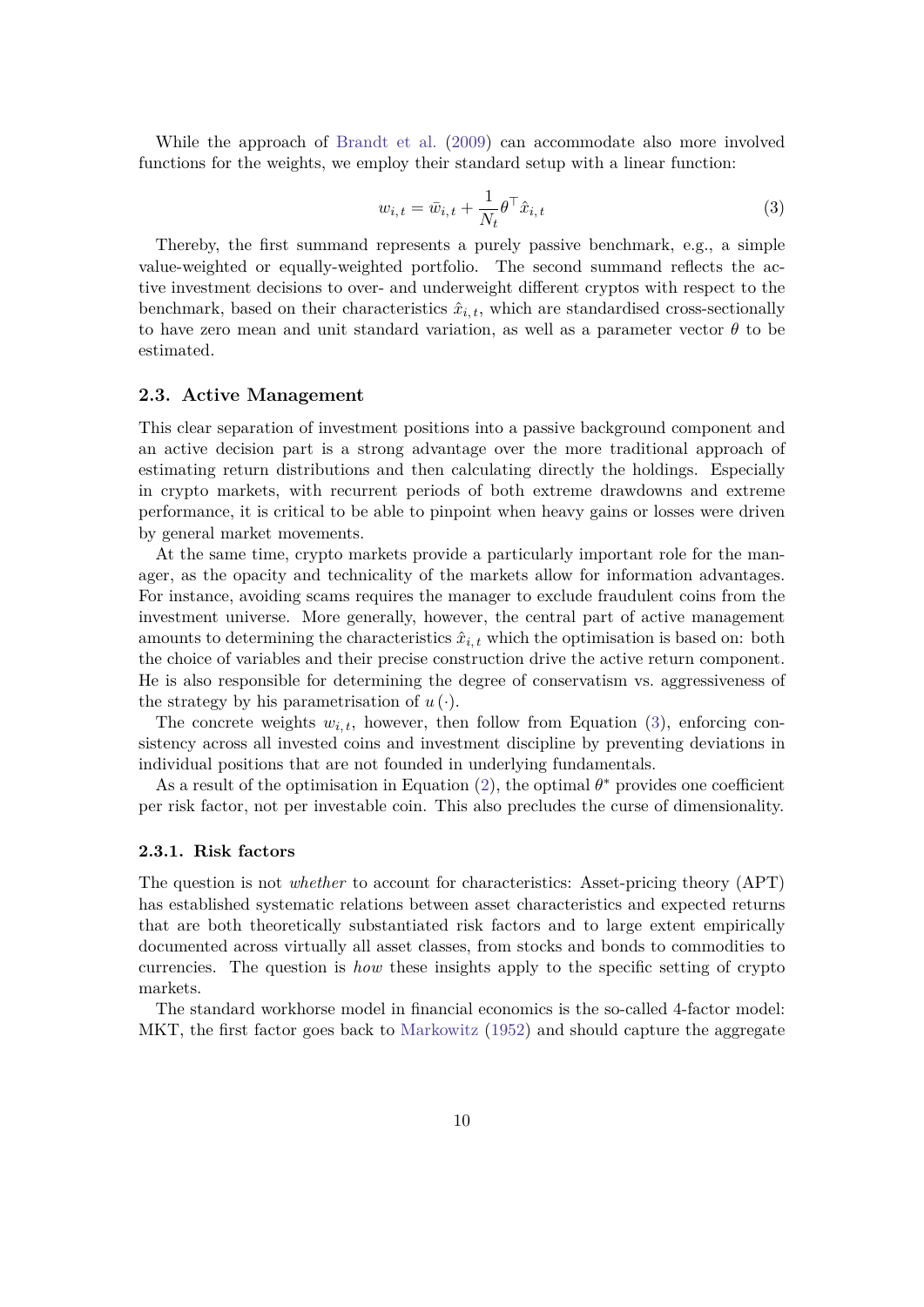market return; SMB and HML, factors two and three by [Fama and French](#page-19-9) [\(1992\)](#page-19-9), capture a size and a value premium, respectively; WML, the fourth factor called momentum, introduced by [Carhart](#page-19-10) [\(1997\)](#page-19-10), rigorously captures the stylised fact that winning assets tend to continue to gain for a while, as losing assets tend to depreciate further.

Exposure to risk factors is compensated via higher expected returns. Since our optimisation framework automatically determines exposures via  $\theta$ , what needs to be established is which factors apply to crypto markets.

**MKT,** commonly instrumented via national stock-market indices, raises the question which market is relevant? The international nature of cryptos suggest a global index; however, correlations with stock market indices are surprisingly low for most cryptos (cf. also Table [2\)](#page-7-0), independently of the choice of index, and often not significantly different from zero. This is indicative of still limited links to traditional financial markets. For practical purposes, it simplifies the problem as this factor can be omitted. However, once financial-market integration proceeds sufficiently, the market factor will need to be included.

**HML** refers to the relation of returns to the ratio of market to book value of firms. Book values, however, are not applicable to cryptos. While studies of currency markets sometimes try to salvage the concept via interest-rate parity arguments, the inexistence of liquid markets for riskless interest rates in cryptos precludes this approach, too. We thus drop HML from consideration.

**SMB** denotes the size factor based on market capitalisation, which in principle can be established for cryptos. (See, however, the discussion about market capitalisation in a crypto context in Section [2.4.2.](#page-12-0)) However, the distribution of market capitalisations of cryptos is severely more skewed than for listed stocks: since setting up yet another coin is close to costless, a huge amount of cryptos exist with arbitrarily low to no market value. Moreover, introducing an arbitrary threshold of "minimum market cap" for coins to be considered does not help, as small coins prove infeasible for institutional investment: not only do they often not (yet) meet minimum requirements regarding proof of concept and security environment, their low liquidity alone precludes meaningful investments. In effect, therefore, a professionally managed crypto fund can invest only in (comparatively) "large" cryptos.

**WML,** the momentum factor, is constructed to capture the tendency of increasing asset prices to increase further, as well as of dropping asset prices to be more likely to continue their decline than to recover in the short- to mid-term. Its returns are those to a (hypothetical) net-zero-investment portfolio going long on winner assets (highest past returns) and short on loser assets (lowest past returns).

With some adaptations regarding the specification of the investment universe, this factor can be constructed for cryptos, does not depend on size, and turns out to be empirically highly relevant in explaining crypto returns. This fits well with one standard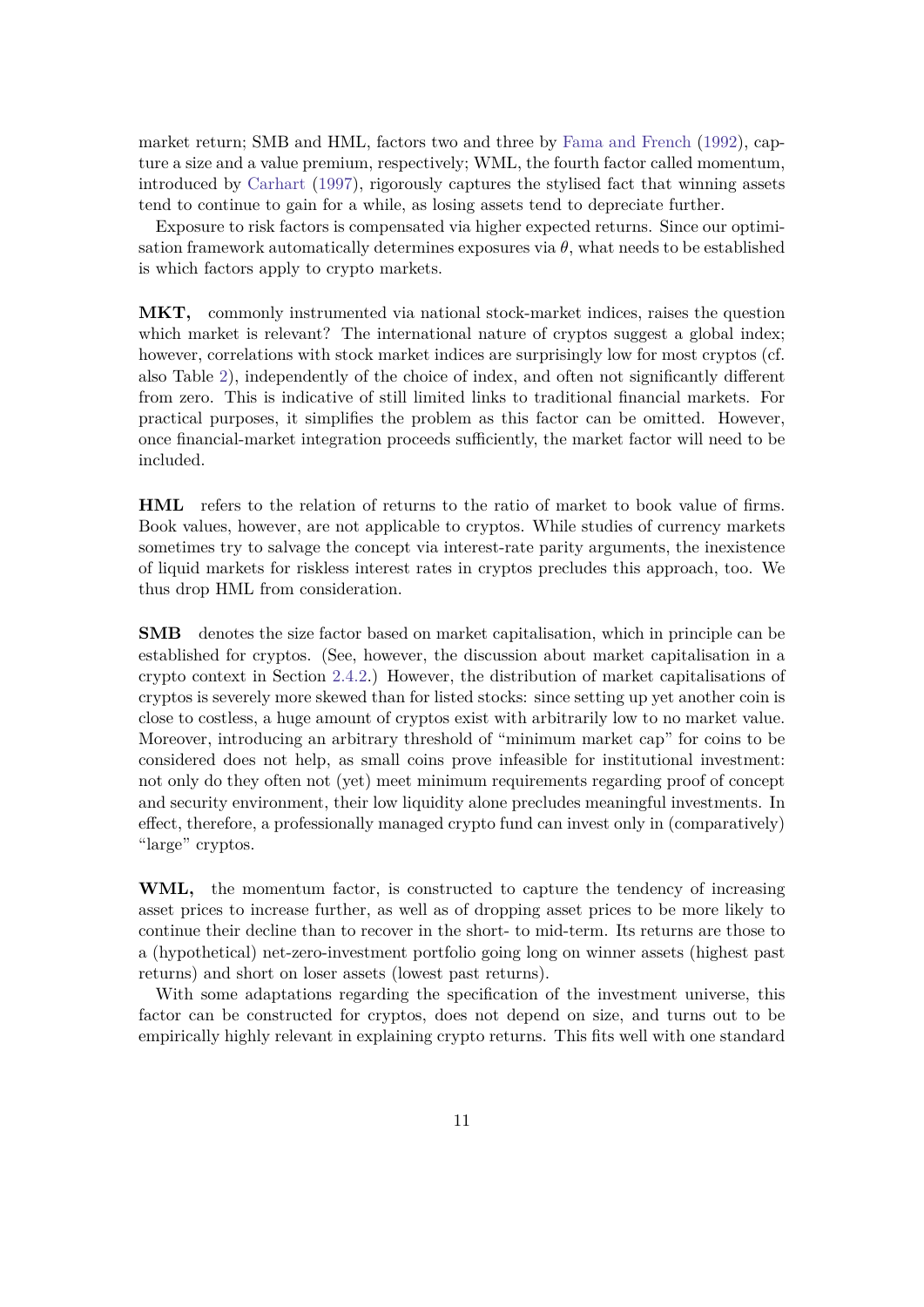interpretation of WML, namely the delayed incorporation of information into prices – certainly as big a challenge in crypto markets as in traditional financial markets.

We thus include one classical risk factor constructed specifically for the crypto market in  $\hat{x}_{i,t}$ . Effectively, this leads to over- and underweighting coins in relation to their exposure to the crypto-WML factor.

Recently, in independent research Yale economists [Liu and Tsyvinski](#page-20-8) [\(2018\)](#page-20-8) have confirmed the important role of momentum in crypto-asset pricing. F5 is the first to build an investable asset based on this return regularity.

#### <span id="page-11-0"></span>**2.3.2. A-priori information**

Additional variables in the vector  $\hat{x}_{i,t}$  can reflect management views on technological, legal, or other aspects that may not be fully priced into current coin prices, but do not merit the complete exclusion of coins. Currently F5 does not employ additional factors.

#### <span id="page-11-1"></span>**2.3.3. Objects of active management decisions**

Beyond the construction of  $\hat{x}_{i,t}$ , the set of active decisions encompasses the choice of  $N_t$ , of  $u(\cdot)$ , of rebalancing times, and also which passive benchmark to start out from.

Regarding  $N_t$ , the choice is particularly relevant in crypto markets, as additional considerations affect the decision whether to trade in given coins – including which coins it is traded against, at which exchanges, wallet security, multisig status, etc. The flagship F5 index is built with a time-invariant  $N = 12$ .

Regarding  $u(\cdot)$ , the choice should best represents investors' preferences while still retaining analytical parsimony and tractability. The flagship F5 index employs a specification built around a classical parameter of risk aversion *γ*.

Rebalancing times are discussed in detail in Section [3.1,](#page-15-0) as F5 employs a range of mechanisms to reduce turnover while approximating optimal positions. This is critical given the comparatively large trading costs and low liquidity in crypto markets.

The choice of the benchmark warrants discussion.

#### <span id="page-11-2"></span>**2.4. Baseline Benchmark**

As pointed out, our framework models deviations from a baseline benchmark; this raises the question which benchmark strategy to set. The most common choice definitely lies in using value-weighting across a fixed number of assets. Also CRIX value-weights, albeit over an optimised number of constituents.

#### <span id="page-11-3"></span>**2.4.1. Robustness over convention: equally-weighted baseline**

However, most crypto-market indices (including CRIX) are not explicitly optimised for investment purposes. In such a setting, the findings of [DeMiguel et al.](#page-19-7) [\(2009b\)](#page-19-7) become particularly pronounced, and F5 builds on this strand of research by taking a 1/*N<sup>t</sup>* strategy as the starting point. Even in the most-efficient markets it has repeatedly been shown to perform remarkably well out-of-sample; in fact, on a risk-adjusted level it is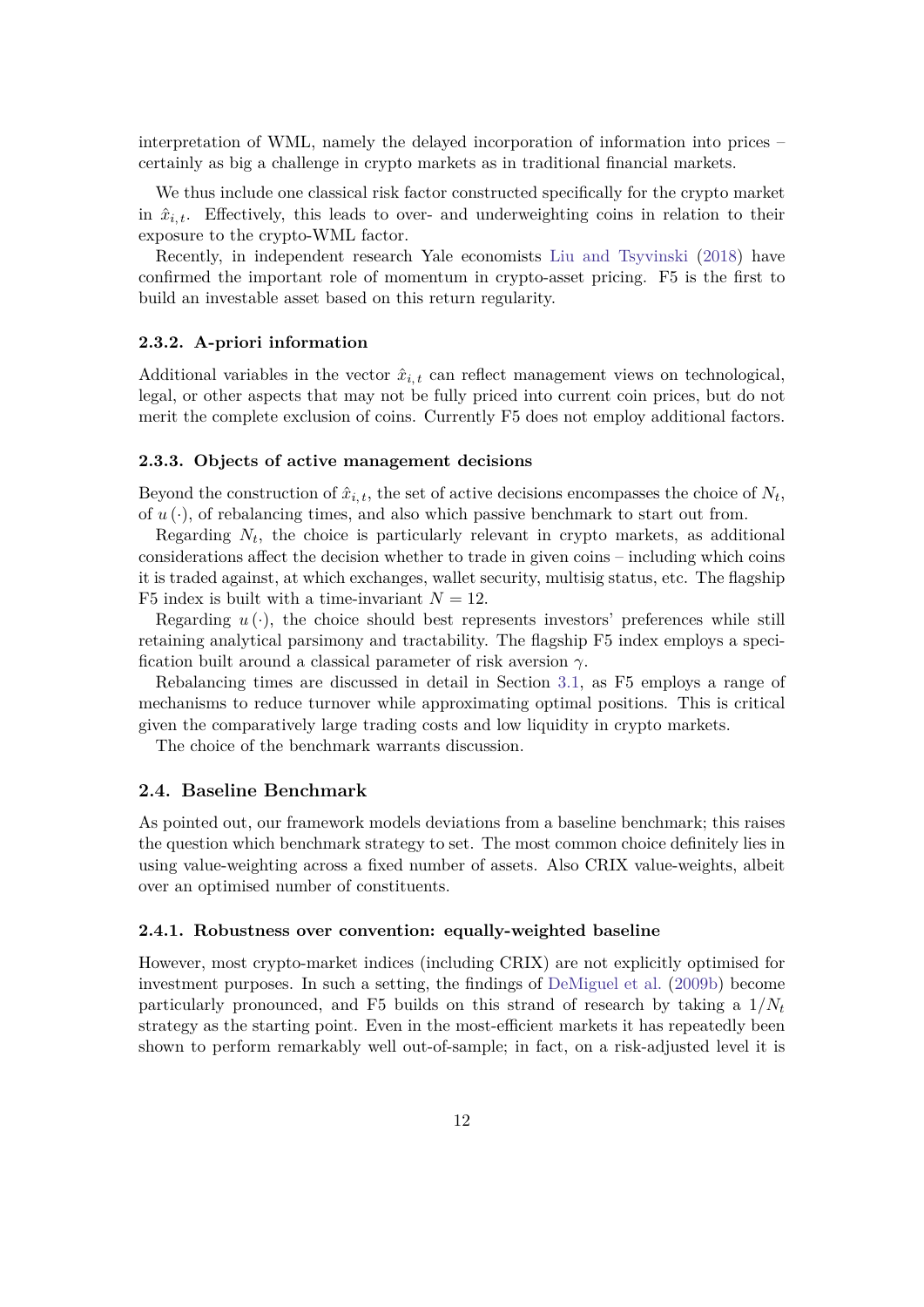often hard to beat. The reason lies in the fact that the strategy is immune to overfitting – a concern of particular relevance in the context of crypto-currencies, where return distributions exhibit particularly severe changes (over time) of parameter estimates (seen also in Figure [1\)](#page-8-0).

#### <span id="page-12-0"></span>**2.4.2. Issues with value-weighted crypto portfolios**

Two additional arguments support an equally-weighted baseline benchmark: First, the heavy skewness of market capitalisations across coins makes value-weighting unattractive: In an unrestricted setting, the resulting portfolio returns will be driven to the largest extent soley by the returns of BTC and ETH; in the restricted setting, the weights of the most valuable cryptos will effectively be pinned to  $w^{max}$  at all times. In both settings, there remains little room for an optimising strategy to generate additional value.<sup>[7](#page-12-2)</sup>

Second, with an equally-weighted benchmark the strategy's real-time target weights do not directly rely on estimates of market capitalisation.<sup>[8](#page-12-3)</sup> This is not merely a statistical problem, but a serious economic issue: market capitalisation (defined as price per coin × coins outstanding) is, despite being most popular, an economically problematic metric: It does not account for pre-mined coins or coins held by founders; it does not account for lost or burnt coins; and most importantly, it does not account for growth rates of coins. Expected inflation, however, critically depends on the long-run expectation of coins outstanding.<sup>[9](#page-12-4)</sup> Relying on a baseline benchmark that does not depend on marketcapitalisation estimates prevents those problems from influencing the strategy.

Finally, it is important to point out that the equal weights refer to the *baseline weights* – the actual weights of the F5 strategy will naturally be notably different, due to the use of the momentum factor and the characteristics  $\hat{x}_{i,t}$ . Depending on the parameterisation (including  $\gamma$ ), there can be sizable deviations from the baseline benchmark.

#### <span id="page-12-1"></span>**2.5. Holding Constraints**

While the exposition so far has dealt with target weights, actual portfolio weights need to be restricted: First from below at least at zero, in order to reflect the infeasibility of efficient short sales in crypto markets, or even at  $w^{min} > 0$  if the investment decisions *which* coins to invest in and *how much* to invest per coin should be decoupled (a condition fostering the optimisation as well as the intuition about portfolio formation). Second possibly from above at  $w^{max}$ , in order to meet regulatory requirements precluding concentration risk. The constrained weights are thus defined as

$$
w_{i,t}^c = \frac{\min[\max[w^{min}, w_{i,t}], w^{max}]}{\sum_{j=1}^{N_t} \min[\max[w^{min}, w_{j,t}], w^{max}]},
$$
\n(4)

<span id="page-12-2"></span><sup>7</sup>For instance, the crypto20 token becomes an equally-weighted index for up to 60–70% of its holdings due to its cap around 10%. Incidentally, this actually helps its performance.

<span id="page-12-3"></span><sup>&</sup>lt;sup>8</sup>The separate question of when coins become significant enough to merit inclusion in the index is based on market capitalisation and leads to an indirect effect via the rare events of additions to or removals of coins from the index.

<span id="page-12-4"></span><sup>&</sup>lt;sup>9</sup>Considering the long-run maximum supply does not help, as it approaches  $\infty$  for many coins.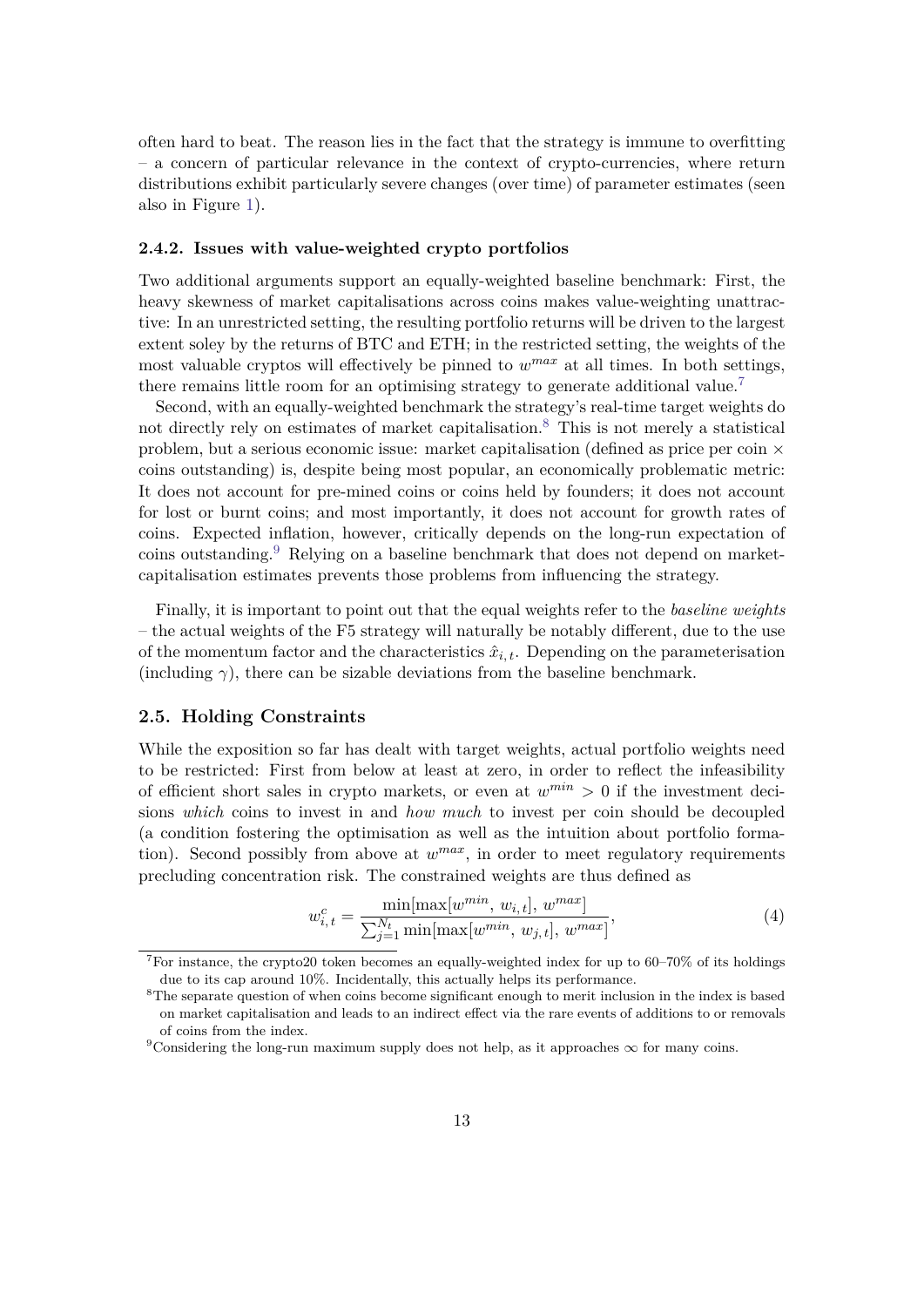where rescaling with the denominator ensures that  $\sum_{i=1}^{N_t} w_{i,t}^c = 1$ .

Currently weights are subject to a uniform  $w^{min} = 2\%$  and no  $w^{max}$ , but the framework presented can easily accommodate more sophisticated restrictions, e.g., constraining portfolio norms [\(DeMiguel et al.,](#page-19-11) [2009a\)](#page-19-11).

#### <span id="page-13-0"></span>**2.6. Rebalancing**

As the strategy is optimised for the long run, rebalancings should not occur too frequently, in order to economise on transaction costs. Given current trading costs, the goal is an average half-life of positions of several months.

Details about the operationalisation of determining rebalancing dates, traded coins and the sizes of position changes are provided in Section [3.](#page-13-1)

## <span id="page-13-1"></span>**3. The Investment Strategy – Operationalisation**

To make the portfolio optimisation operational, some management choices are needed; so are certain assumptions. Ultimately, also the assumptions should be considered as part of the active management decisions that pertain to the fund manager, with investors evaluating directly his portfolio's risk-adjusted performance. The basic manager choices encompass:

- the number of constituents of the strategy  $N_t$ ,
- the choice of coins for investment (and thus effectively a linear ranking of the investment universe) at a given coin-choice frequency,
- the (potentially higher) frequency of rebalancing within the set of invested coins,
- which risk factors to include into consideration,
- and the starting date and initial value of the investment.

Since an F5 index is defined for every combination of those five choices, this whitepaper effectively presents a *family* of factor-based investment strategies optimised for crypto markets. The so-called "flagship F5 index" simply denotes the first and foremost instance.

Furthermore, a strategy is parametrised by:

- risk-and-return preferences  $u(\cdot)$ , in particular risk aversion  $\gamma$ ,
- the specification of the investable coin universe over time,
- the precise construction of the momentum factor (and further factors, if any) and the corresponding individual coin characteristics  $\hat{x}_{i,t}$ ,
- the rebalancing thresholds confining the no-trade region ("smart rebalancing").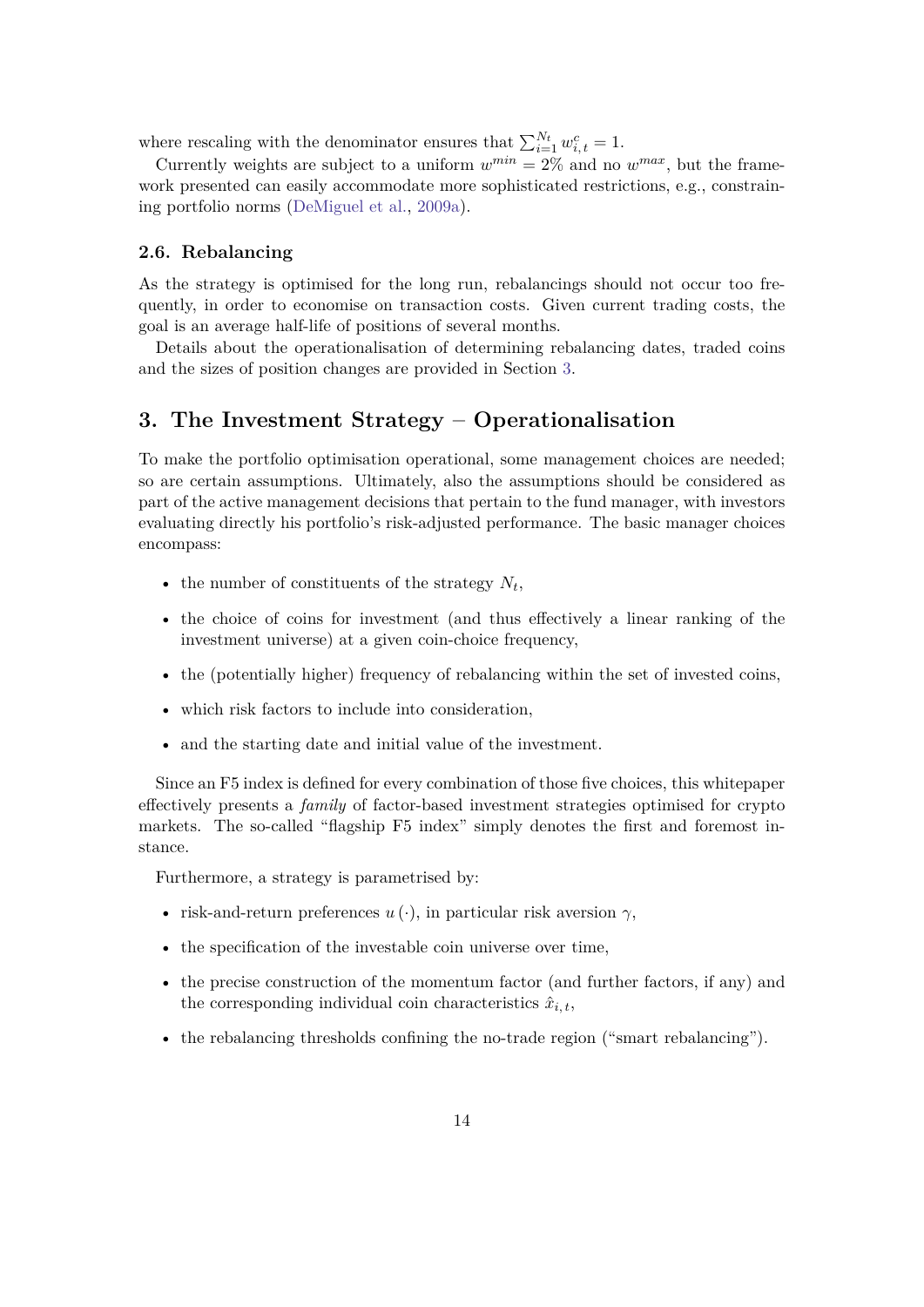With those parameters chosen (and continuously updated) by management, an F5 strategy is constructed via the following iterative [7-](#page-14-0)step procedure:

- 1. Starting with the initialisation date, determine the sequence of coin-choice dates.
- 2. At each such date, establish the investment universe as well as a linear ordering over all its coins, setting the top  $N_t$  to be the constituents until the next date.<sup>[10](#page-14-1)</sup>
- 3. For each day, calculate the momentum factor, and consequently each invested coin's standardised characteristics  $\hat{x}_{i,t}$ .
- 4. Based on those dynamically updated values, run the optimisation from Equation  $(2)$  to find the optimal  $\theta^*$ , which in turn determines the optimal target weights  $w_{i,t}$ , and if constraints apply  $w_{i,t}^c$ .<sup>[11](#page-14-2)</sup>
- 5. Determine the set of rebalancing dates,  $12$  and verify at each whether the discrepancy between evolved, effective weights and target weights is large enough to merit rebalancing trades.
- 6. If so, determine which coins to trade and respective trade sizes in a tradeoff minimising the number of coins traded, the trade size per coin, and the discrepancy between rebalanced and target weights.<sup>[13](#page-14-4)</sup>
- <span id="page-14-0"></span>7. Monitor the evolution of the regularly rebalanced weights, the implied portfolio value, and all relevant crypto-currency markets, in order to trigger active changes if unforeseen risks or opportunities arise.

As should be clearly visible, the procedure is designed with its efficient practical implementation in mind. The individual steps are further detailed in the following expositions. For an evaluation of how the flagship F5 strategy has performed in the past, see Section [5.](#page-16-0)

<span id="page-14-1"></span> $10$ In contrast to the trading desk's implementation of the strategy, the F5 index does take into account slippage in the index calculation. Large trading requirements due to in- or divestments into new or from old coin positions may thus lead to a certain tracking error. By monitoring slippage across marketplaces, the trading desk can, however, potentially mitigate price effects by spreading trades across time and exchanges.

<span id="page-14-2"></span><sup>&</sup>lt;sup>11</sup>While the constraints may be less important for equal- or value-weighted indices, an unconstrained momentum strategy is likely to suggest coins for short-selling. Given today's crypto-currency market structure, F5 a long-only strategy with  $w^{min} \geq 0$ .

<span id="page-14-3"></span><sup>&</sup>lt;sup>12</sup>The potential for different frequencies for coin choices and rebalancings within the coin set reflects the circumstance that adding another crypto-currency to the set of traded assets often represents a significantly higher effort than trading across established positions.

<span id="page-14-4"></span><sup>&</sup>lt;sup>13</sup>Including this consideration into the F5 index construction mitigates to a large degree the trading desk's tension to achieve efficient rebalancing without incurring too high tracking error. Moreover, not trading in all invested coins is also a measure mitigating operational risk.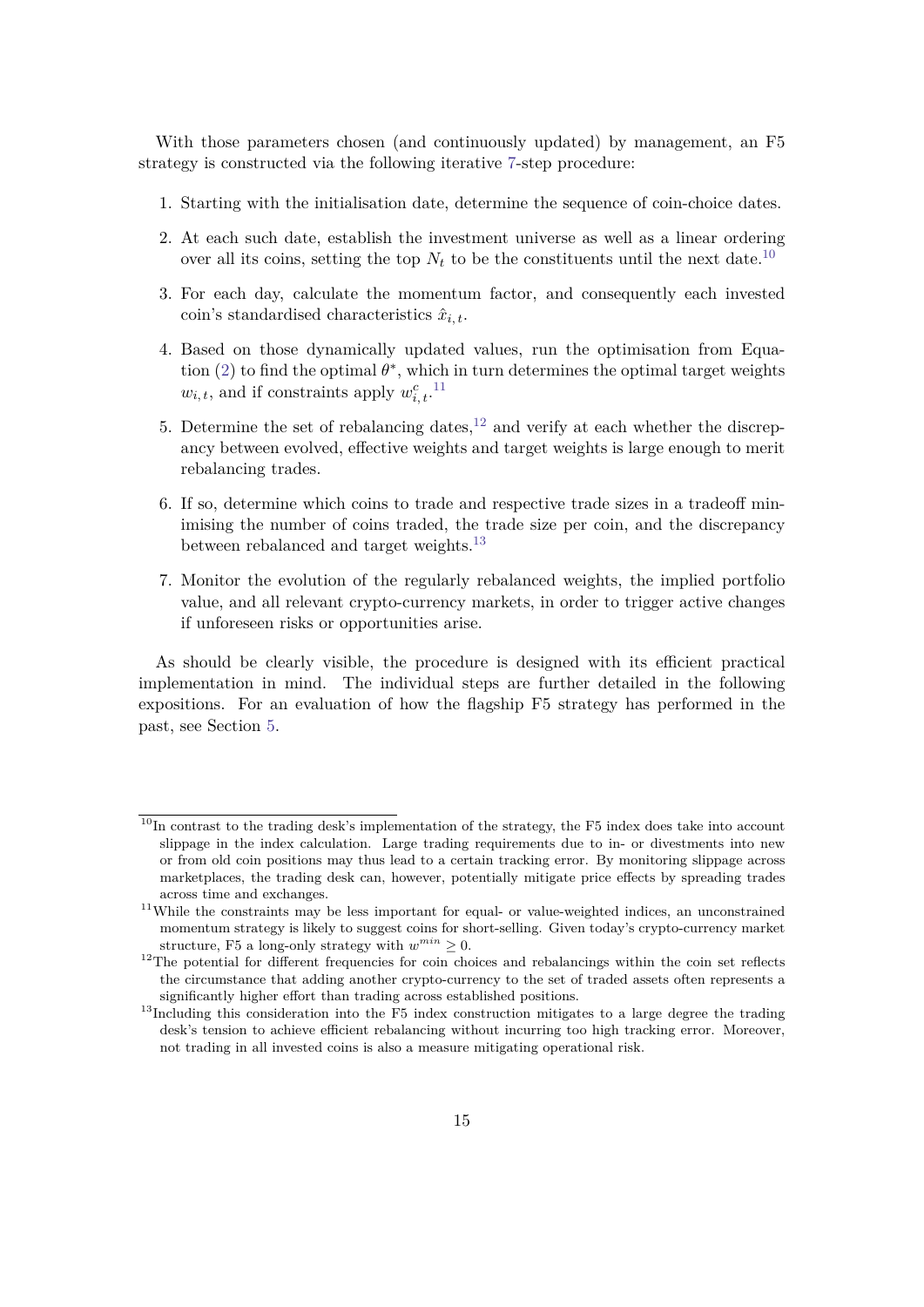#### <span id="page-15-0"></span>**3.1. Coin Choice and Rebalancing Times**

While indices are calculated continuously, a trading strategy must take into account that trading is costly and its frequency needs to be chosen such that it trades off transaction costs with tracking errors. Therefore, not all days may be chosen to be eligible for rebalancings. Rebalancings fall into two categories: trades of given positions towards target allocations, or changes in the coins of which the portfolio is composed. Correspondingly, F5 distinguishes two types of rebalancing dates: first, those when the ranking of coins eligible for investment is updated, potentially leading to the liquidation of existing and establishment of new positions; and second those when the allocation of existing positions is rebalanced across coins.

Due to trading costs and market frictions in crypto markets still significantly in excess of traditional financial markets, as well as the long-run perspective taken, the flagship F5 strategy is starting with a quarterly frequency for both types. With expected reductions in fees, the rebalancing frequency can be increased easily; an increase of the coin choice frequency may follow. Since rebalancings imply on average significantly lower trade sizes than position changes, a higher frequency of rebalancings versus changes of invested coins can make sense.

## <span id="page-15-1"></span>**3.2. Investment Universe and Constituent Count; The Momentum Factor and Coin Characteristics; Risk Aversion and optimal** *θ* ∗ **; Smart Rebalancing**

An extended version of this whitepaper with more details about the operationalisation, including the construction of the investment universe, the implementation of the momentum factor, the estimation of coin characteristics, the portfolio optimisation as well as the trading-cost reduction technique employed in the rebalancing procedure, are available via <www.f5crypto.com>.

## <span id="page-15-2"></span>**4. Data**

The technical terminology in this section is explained in Appendix [A.](#page-21-0)

Data are obtained directly from crypto exchanges via their APIs. Seven exchanges are monitored: [binance,](https://www.binance.com) [bitfinex,](https://www.bitfinex.com) [bittrex,](https://www.bittrex.com) [gdax,](https://www.gdax.com) [hitbtc,](https://www.hitbtc.com) [kraken,](https://www.kraken.com) and [poloniex.](https://www.poloniex.com) Our queries include lists of all traded pairs, daily OHLC data<sup>[14](#page-15-3)</sup> for all pairs, regular transcripts of tradehistories, as well as regular snapshots of the orderbooks.

Additionally, we obtain aggregate crypto-market data from [coinmarketcap](https://coinmarketcap.com) on an hourly basis, as well as the standard CRypto IndeX [CRIX.](https://crix.hu-berlin.de)

For backtesting, we supplement our data with hourly OHLC data by [cryptodatadown](https://www.cryptodatadownload.com)[load](https://www.cryptodatadownload.com) and complete tradehistories provided by [kaiko.](https://www.kaiko.com)

<span id="page-15-3"></span><sup>&</sup>lt;sup>14</sup>Not all exchanges provide explicit APIs for OHLC data, but for most daily high and low prices are available via API, and all provide daily "closing" prices – while, naturally, crypto markets do not "close" in the historical sense of suspending trading.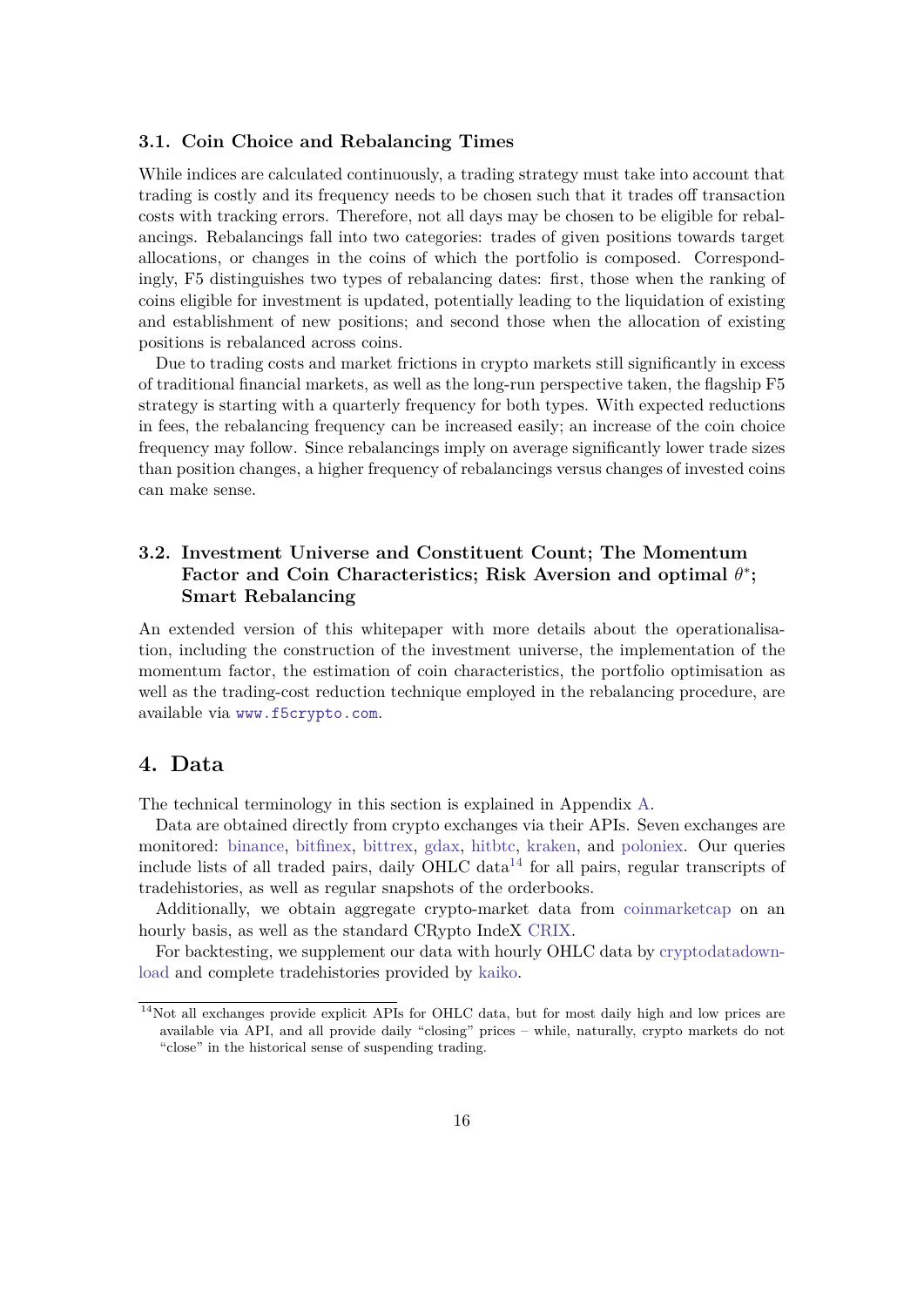Data about traditional financial assets stem from [Yahoo Finance](https://finance.yahoo.com) and the [Federal](https://fred.stlouisfed.org/) [Reserve Bank of St. Louis \(FRED\).](https://fred.stlouisfed.org/)

## <span id="page-16-0"></span>**5. Quantitative Evaluation**

<span id="page-16-1"></span>Figure 2: Portfolio value of the F5 index' investment strategy when initialised at 1000 on 2017-01-01. The CRIX is the most-common benchmark index for cryptos, and depicted rescaled to the same starting value.



To evaluate risks and opportunities of the F5 investment strategy, this section explores the hypothetical performance of an F5 portfolio starting with the value of 1000 on 2017-01-01 in a backtesting exercise. In order to preclude hindsight bias, no dynamic management decisions are included in this evaluation; F5 is determined based on the standard parametrisation alone. The portfolio value of the index is shown in Figure [2,](#page-16-1) together with the benchmark index CRIX, also rescaled to a value of 1000 at the starting date.

It is clearly visible that the momentum strategy outperforms particularly in the heated period at the end of 2017, when increased exposure to high-momentum coins led to particularly pronounced gains; as the flip side of the same coin, the crash at the beginning of 2018 war participated in disproportionately strongly, too, leading to larger losses than the benchmark suffered. However, the momentum strategy detected the changes in risk-factor exposures, and via updates of its positions at subsequent coin-choice and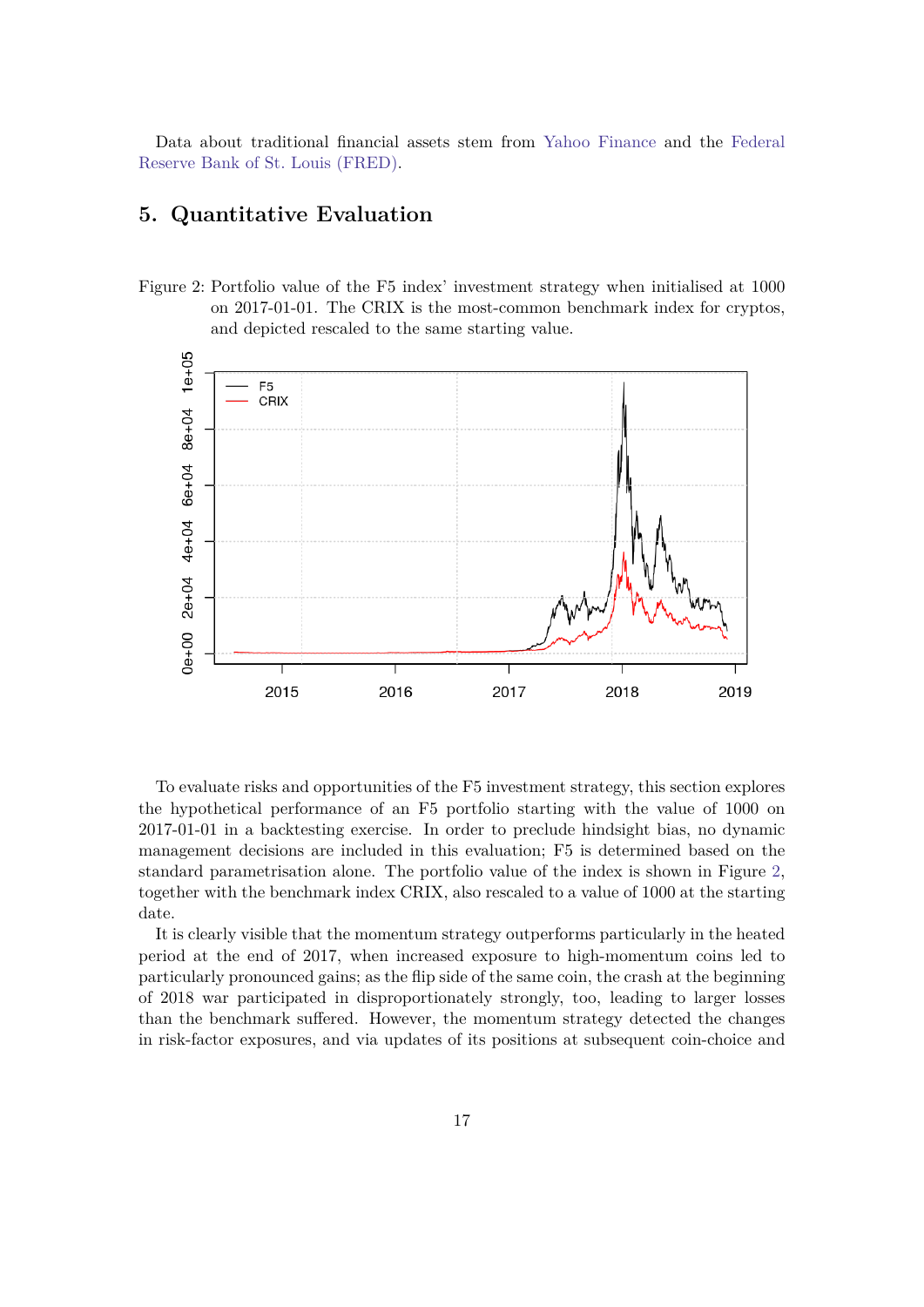rebalancing dates, mitigated the development. As of 2018-12-06, it still stands at a 55 % premium over CRIX.

#### <span id="page-17-0"></span>**5.1. Rebalancings**

If F5 had maintained a quarterly rebalancing frequency since inception on 2017-01-01, a constant constituent count of  $N_t = 12$  coins would have led to investments into a total of 27 cryptos, 5 of which (BTC, ETH, XRP, LTC, DASH) would have been held from the start as detailed in Table [5.](#page-22-1)

#### <span id="page-17-1"></span>**5.2. Weights**

While changes in the investment set necessarily require trading, whenever a coin remains in the investment set across a rebalancing time point, despite the fact that the probability of its weight matching exactly the target weight being virtually zero, due to the smart rebalancing procedure, it may or may not be traded. With quarterly rebalancing dates, the start-of-2017-vintage of F5

Out of 64 potential weight adjustments, 17 (that is  $27\%$ ) could be omitted without too large deviations from target weights. Table [6](#page-23-0) details rebalancings as absolute percentage point changes in weights per rebalancing date. Table [7](#page-24-0) gives more details about the distribution of *target* weights over the same time period, while Table [8](#page-25-0) reports the same for effective weights.

#### <span id="page-17-2"></span>**5.3. Performance**

In Table [4,](#page-18-1) various common risk measures are depicted for F5, the benchmark index CRIX, and investments into an equally-weighted, two-constituent BTX-and-ETH portfolio, as well as investments into those two coins directly.

While an investment in CRIX would be slightly less risky, daily expected returns are 15 basis points lower. Therefore, the F5 Sharpe ratio is notably higher. Compared to the equally-weighted BTC/ETH portfolio, for F5 expected returns are higher, while volatility lower. Also, while Values-at-Risk turn out comparable, the conditional VaR is slightly milder at the 5% level, but considerably harsher at the 1% level as compared to F5.

We can conclude that – as expected of a crypto-currency strategy –  $F5$  constitutes a risky investment. It is designed for investors who take a bullish long-term view on the asset class of crypto-currencies, as due to the impossibility of efficient large short positions and the absence of liquid derivatives markets, the opportunities for hedging are still limited for now.<sup>[15](#page-17-3)</sup> At the same time, the F5 momentum strategy provides outperformance in comparison to the benchmark index or comparable investment products. Most importantly, its solid basis in state-of-the-art robust portfolio optimisation techniques is designed to reduce its vulnerability to unexpected future events, while maintaining a strong performance potential.

<span id="page-17-3"></span><sup>&</sup>lt;sup>15</sup>The BTC futures at the CME is the one noteworthy exception, but addresses only the Bitcoin price.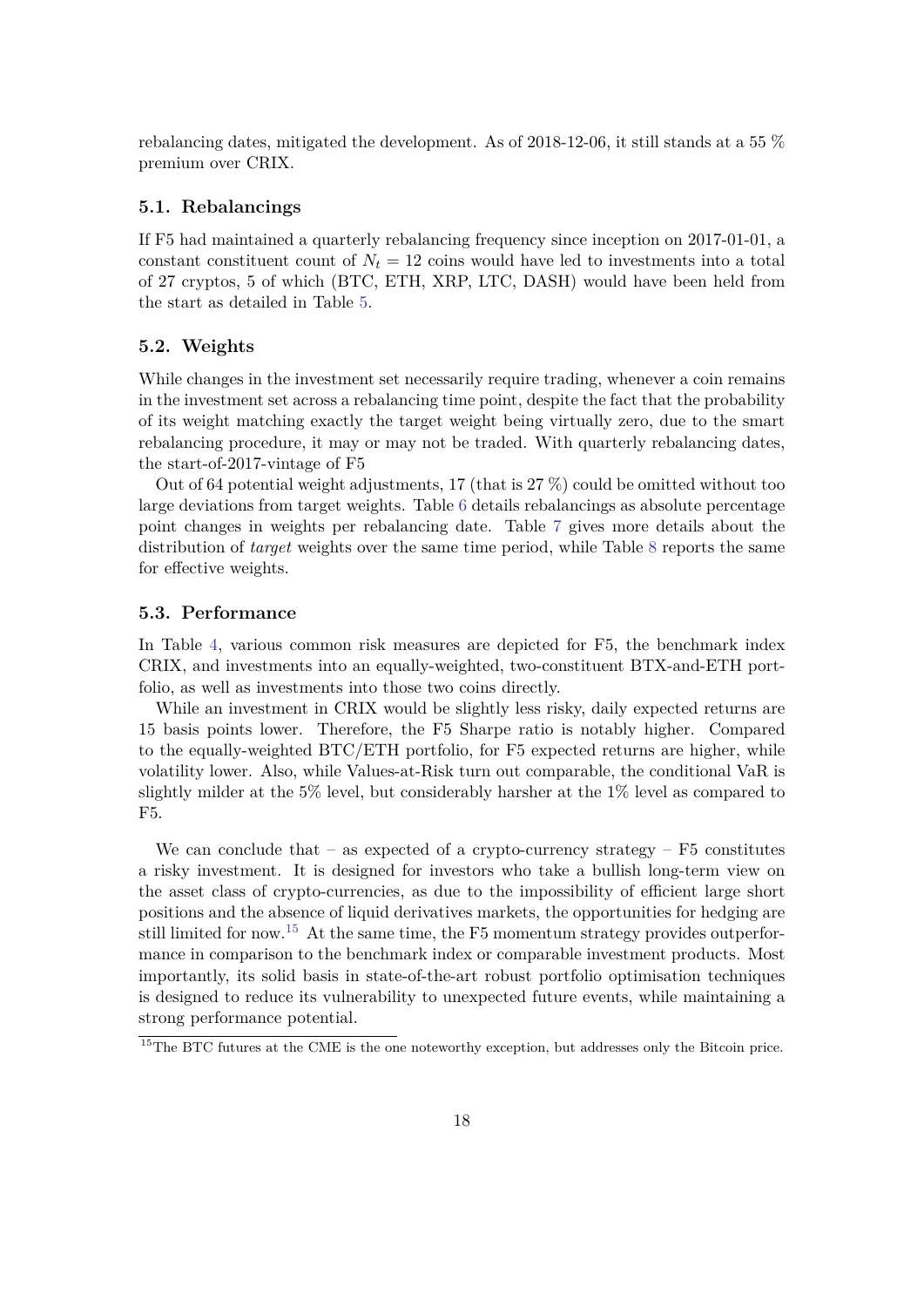<span id="page-18-1"></span>Table 4: Performance and risk measures for F5 and alternative crypto investments for the period from 2017-01-01 until 2018-12-07. 50BTC/50ETH denote a portfolio of half Bitcoin and half Ethereum. VaR\_*x* denotes the Value-at-Risk at the  $x\%$  level. CVar  $x$  denotes the conditional VaR at the  $x\%$  level.

|                   | F5       | <b>CRIX</b> | 50BTC/50ETH | <b>BTC</b> | <b>ETH</b> |
|-------------------|----------|-------------|-------------|------------|------------|
| exp. returns      | 0.47     | 0.39        | 0.43        | 0.28       | 0.53       |
| returns clean     | 833.34   | 1260.93     | 551.46      | 338.33     | 1603.63    |
| returns_clean_pa  | 217.85   | 190.70      | 163.86      | 92.13      | 250.05     |
| volatility        | 5.68     | 4.51        | 5.97        | 4.51       | 6.28       |
| Sharpe ratio      | 8.03     | 8.34        | 7.54        | 6.43       | 8.80       |
| max drawdown      | 91.82    | 87.92       | 91.68       | 82.50      | 93.46      |
| upside_frequ      | 54.61    | 58.12       | 51.77       | 54.60      | 51.09      |
| VaR 5             | $-8.95$  | $-6.99$     | $-8.21$     | $-6.65$    | $-8.53$    |
| VaR 1             | $-15.68$ | $-14.22$    | $-16.02$    | $-12.71$   | $-15.35$   |
| CVaR 5            | $-13.26$ | $-11.42$    | $-10.38$    | $-9.41$    | $-10.64$   |
| CVaR <sub>1</sub> | $-19.86$ | $-14.22$    | $-28.76$    | $-18.50$   | $-26.83$   |

## <span id="page-18-0"></span>**6. Conclusion**

After almost a decade since the introduction of blockchain technology, crypto-currencies have evolved to a novel asset class. While crypto assets exhibit high volatility, their return properties make them an attractive addition to diversified portfolios [\(Petukhina](#page-20-9) [et al.,](#page-20-9) [2018\)](#page-20-9). So far, however, no investment vehicle existed to allow investors to participate in crypto exposure via an optimised investment strategy. We propose the first state-of-the-art, long-term investment strategy as the basis for active intermediated investment management in cryptos: F5.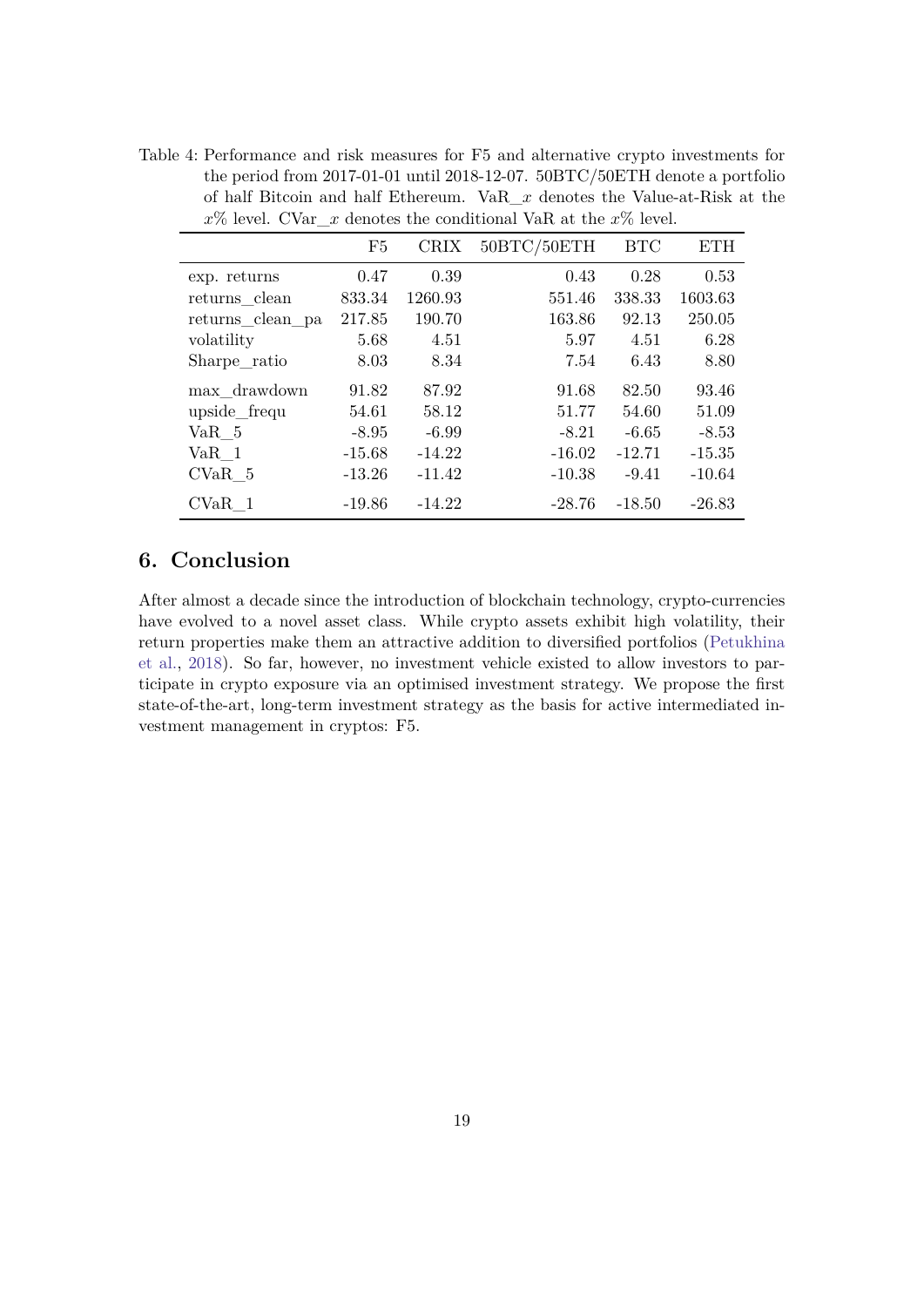### **References**

- <span id="page-19-2"></span>Aimard, G. (1861). *Les Francs-Tireurs*. Amyot, Paris. Available at: [https://books.google.at/books?id=eZ1eN4\\_A6MYC&printsec=frontcover&](https://books.google.at/books?id=eZ1eN4_A6MYC&printsec=frontcover&hl=de&source=gbs_ge_summary_r&cad=0#v=onepage&q&f=false) [hl=de&source=gbs\\_ge\\_summary\\_r&cad=0#v=onepage&q&f=false](https://books.google.at/books?id=eZ1eN4_A6MYC&printsec=frontcover&hl=de&source=gbs_ge_summary_r&cad=0#v=onepage&q&f=false).
- <span id="page-19-3"></span>Barrdear, J. and Kumhof, M. (2016). The macroeconomics of central bank issued digital currencies. Working Paper No. 605, Bank of England. Available at: [https://www.bankofengland.co.uk/working-paper/2016/](https://www.bankofengland.co.uk/working-paper/2016/the-macroeconomics-of-central-bank-issued-digital-currencies) [the-macroeconomics-of-central-bank-issued-digital-currencies](https://www.bankofengland.co.uk/working-paper/2016/the-macroeconomics-of-central-bank-issued-digital-currencies).
- <span id="page-19-4"></span>Berk, J. B. and Green, R. C. (2004). Mutual fund flows and performance in rational markets. *Journal of Political Economy*, 112(6):1269–1295.
- <span id="page-19-8"></span>Brandt, M. W., Santa-Clara, P., and Valkanov, R. (2009). Parametric portfolio policies: Exploiting characteristics in the cross-section of equity returns. *The Review of Financial Studies*, 22(9):3411–3447.
- <span id="page-19-0"></span>Briere, M., Oosterlinck, K., and Szafarz, A. (2013). Virtual currency, tangible return: Portfolio diversification with bitcoins. Available at SSRN: [http://ssrn.com/](http://ssrn.com/abstract=2324780) [abstract=2324780](http://ssrn.com/abstract=2324780) or <http://dx.doi.org/10.2139/ssrn.2324780>.
- <span id="page-19-10"></span>Carhart, M. M. (1997). On persistence in mutual fund performance. *The Journal of Finance*, 52(1):57–82.
- <span id="page-19-11"></span>DeMiguel, V., Garlappi, L., Nogales, F. J., and Uppal, R. (2009a). A generalized approach to portfolio optimization: Improving performance by constraining portfolio norms. *Management Science*, 55(5):798–812.
- <span id="page-19-7"></span>DeMiguel, V., Garlappi, L., and Uppal, R. (2009b). Optimal versus naive diversification: How inefficient is the 1/N portfolio strategy? *The Review of Financial Studies*, 22(5):1915–1953.
- <span id="page-19-1"></span>Eisl, A., Gasser, S., and Weinmayer, K. (2015). Caveat emptor: Does bitcoin improve portfolio diversification? Working Paper, WU. Available at SSRN: [http://ssrn.](http://ssrn.com/abstract=2408997) [com/abstract=2408997](http://ssrn.com/abstract=2408997) or <http://dx.doi.org/10.2139/ssrn.2408997>.
- <span id="page-19-6"></span>Elendner, H., Trimborn, S., Ong, B., and Lee, T. M. (2017). The cross-section of cryptocurrencies as financial assets. In Chuen, D. L. K. and Deng, R., editors, *Handbook of Blockchain, Digital Finance, and Inclusion: Cryptocurrency, FinTech, InsurTech, and Regulation*, volume 1, pages 145–173. Academic Press, San Diego.
- <span id="page-19-9"></span>Fama, E. and French, K. (1992). The cross-section of expected stock returns. *The Journal of Finance*, 47(2):427–465.
- <span id="page-19-5"></span>Grossman, S. J. and Stiglitz, J. E. (1980). On the impossibility of informationally efficient markets. *The American Economic Review*, 70(3):393–408.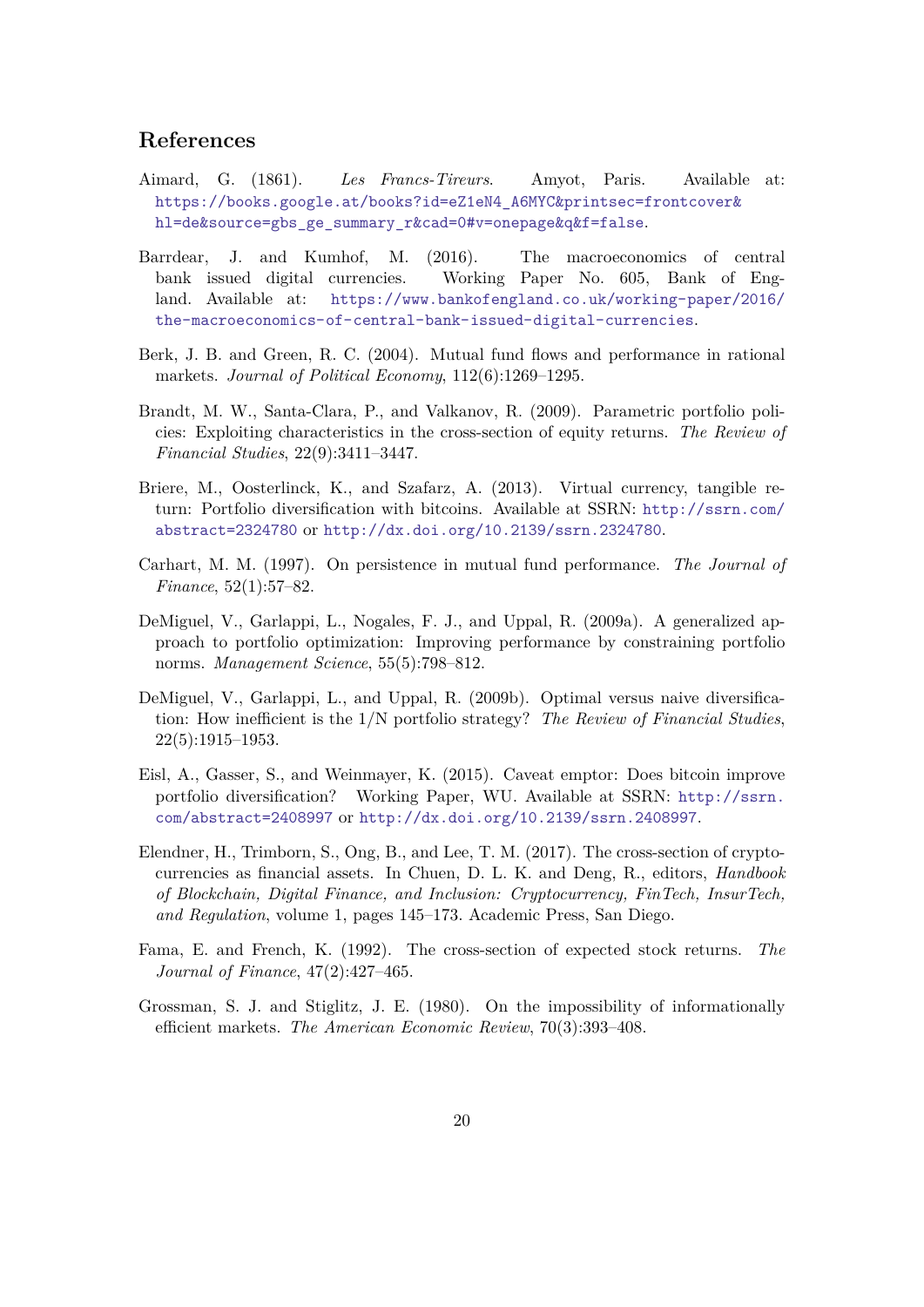- <span id="page-20-1"></span>Hugo, V. (1877). *Histoire d'un crime*. Paris. Available at: [https://fr.wikisource.](https://fr.wikisource.org/wiki/Histoire_d%E2%80%99un_crime/Conclusion) [org/wiki/Histoire\\_d%E2%80%99un\\_crime/Conclusion](https://fr.wikisource.org/wiki/Histoire_d%E2%80%99un_crime/Conclusion).
- <span id="page-20-3"></span>Krugman, P. (2013). Bitcoin is evil. Opinion page in The New York Times on 28 Dec 2013. Available at: <http://nyti.ms/1cRt6LK>.
- <span id="page-20-8"></span>Liu, Y. and Tsyvinski, A. (2018). Risks and returns of cryptocurrency. NBER Working Paper No. 24877. Available at: <http://www.nber.org/papers/w24877>.
- <span id="page-20-7"></span>Markowitz, H. (1952). Portfolio selection. *The Journal of Finance*, 7(1):77–91.
- <span id="page-20-0"></span>Nakamoto, S. (2008). Bitcoin: A peer-to-peer electronic cash system. Available at: <https://bitcoin.org/bitcoin.pdf>.
- <span id="page-20-6"></span>Pedersen, L. H. (2015). *Efficiently inefficient*. Princeton University Press, Princeton.
- <span id="page-20-9"></span>Petukhina, A., Trimborn, S., Härdle, W. K., and Elendner, H. (2018). Investing with cryptocurrencies – evaluating the potential of portfolio allocation strategies. Working Paper, Humboldt-Universität zu Berlin and National University of Singapore.
- <span id="page-20-4"></span>Trimborn, S. and Härdle, W. K. (2016). CRIX or evaluating blockchain based currencies. SFB 649 Discussion Paper 2016-021, Sonderforschungsbereich 649, Humboldt Universität zu Berlin, Germany. Available at: [http://sfb649.wiwi.hu-berlin.de/](http://sfb649.wiwi.hu-berlin.de/papers/pdf/SFB649DP2016-021.pdf) [papers/pdf/SFB649DP2016-021.pdf](http://sfb649.wiwi.hu-berlin.de/papers/pdf/SFB649DP2016-021.pdf).
- <span id="page-20-5"></span>Trimborn, S., Li, M., and Härdle, W. K. (2018). Investing with cryptocurrencies – a liquidity constrained investment approach. Working Paper. Available at: [https:](https://papers.ssrn.com/sol3/papers.cfm?abstract_id=2999782) [//papers.ssrn.com/sol3/papers.cfm?abstract\\_id=2999782](https://papers.ssrn.com/sol3/papers.cfm?abstract_id=2999782).
- <span id="page-20-2"></span>Yermack, D. (2015). Chapter 2 – Is bitcoin a real currency? An economic appraisal. In Chuen, D. L. K., editor, *Handbook of Digital Currency*, pages 31–43. Academic Press, San Diego.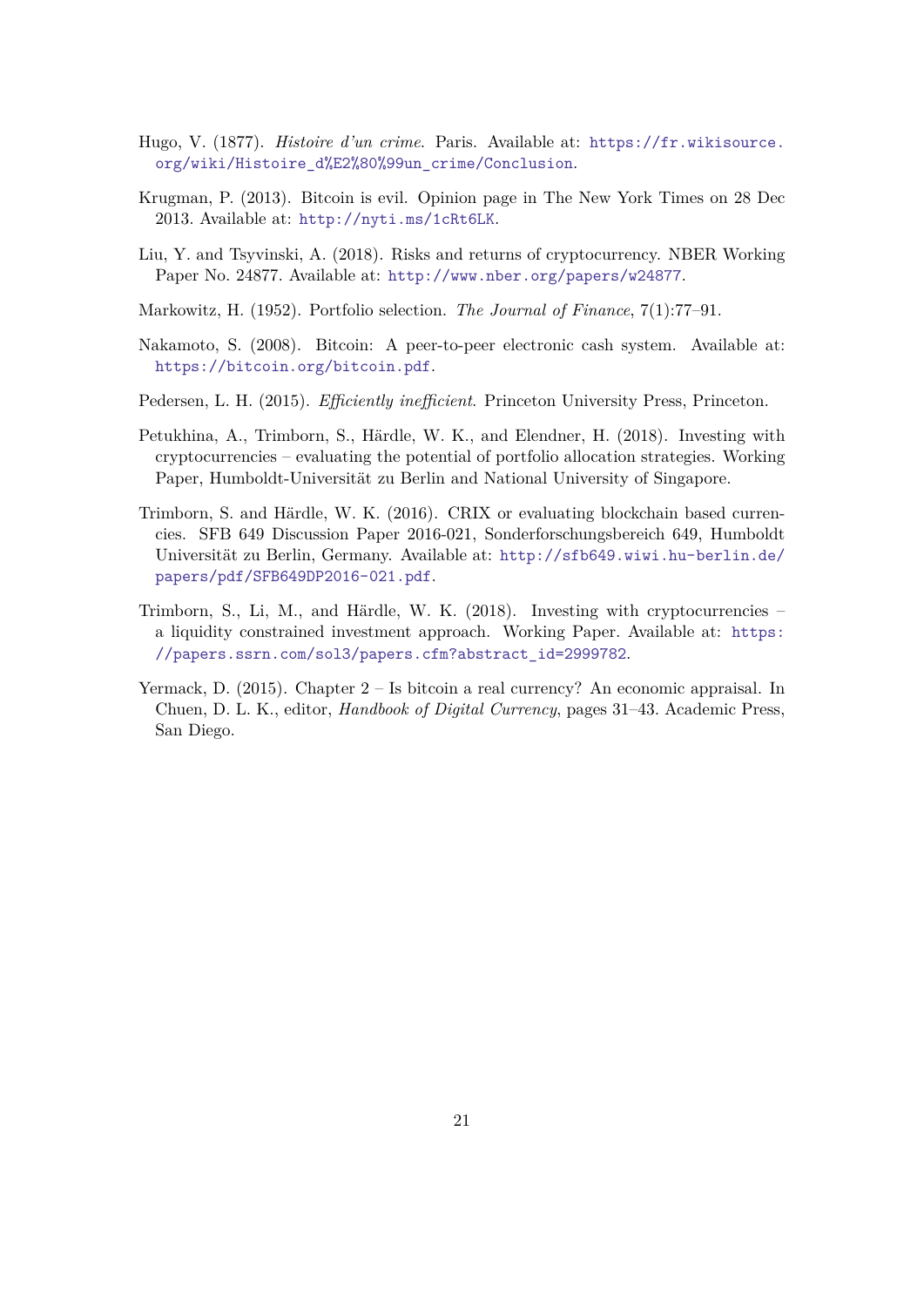## <span id="page-21-0"></span>**Appendix A Definitions and Terms**

- **API** Application Programming Interface, online information source that can be queried by a computer algorithm, as provided by crypto exchanges about their trading data
- **asset** umbrella term for either coin, fiat, or strategy
- **crypto** individual crypto-currency (e.g.,  $BTC$ ,  $ETH$ , ...), which is priced by the ratio at which it is trading in pairs
- **coin** synonymous with crypto
- **exchange** trading venue which is offering the possibility to exchange certain assets against pre-defined alternative assets, i.e., a set of traded pairs
- fiat central-bank-issued, official government (fiat) currency which is legal tender (EUR,  $USD, \ldots$ ; often base asset in traded pairs
- **index** the value of a trading strategy, denominated in some base asset
- **OHLC** panel data consisting of Open/High/Low/Close prices for a traded pair over a regular frequency, commonly daily
- **orderbook** list of committed bid and ask offers that can be executed immediately by taking the opposite leg, albeit at some slippage, at any one point in time
- **pair** short for "trading pair," a market for the interchange of two assets, quoted as the amount that one unit of the target asset is exchanged for in terms of the base asset, for instance BTCEUR trading BTC against EUR or ETCBTC for the price of ether in bitcoins
- **slippage** the price impact a larger order can have, in particular in less liquid pairs; more precisely the magnitude in percent of the detrimental change of the mid price, triggered by a given (potential) trade
- **source** information provider, can be an exchange or any other provider; supplies the data to calculate and evaluate a strategy
- **strategy** an investment strategy is effectively a time-varying weights vector over assets which is always summing to 1: at any point, the weight defines what fraction of the strategy's wealth is invested into which asset; when priced in terms of some base asset, its value is an index
- **tradehistory** exhaustive chronological list of all individual trades executed for a pair on an exchange over a given time interval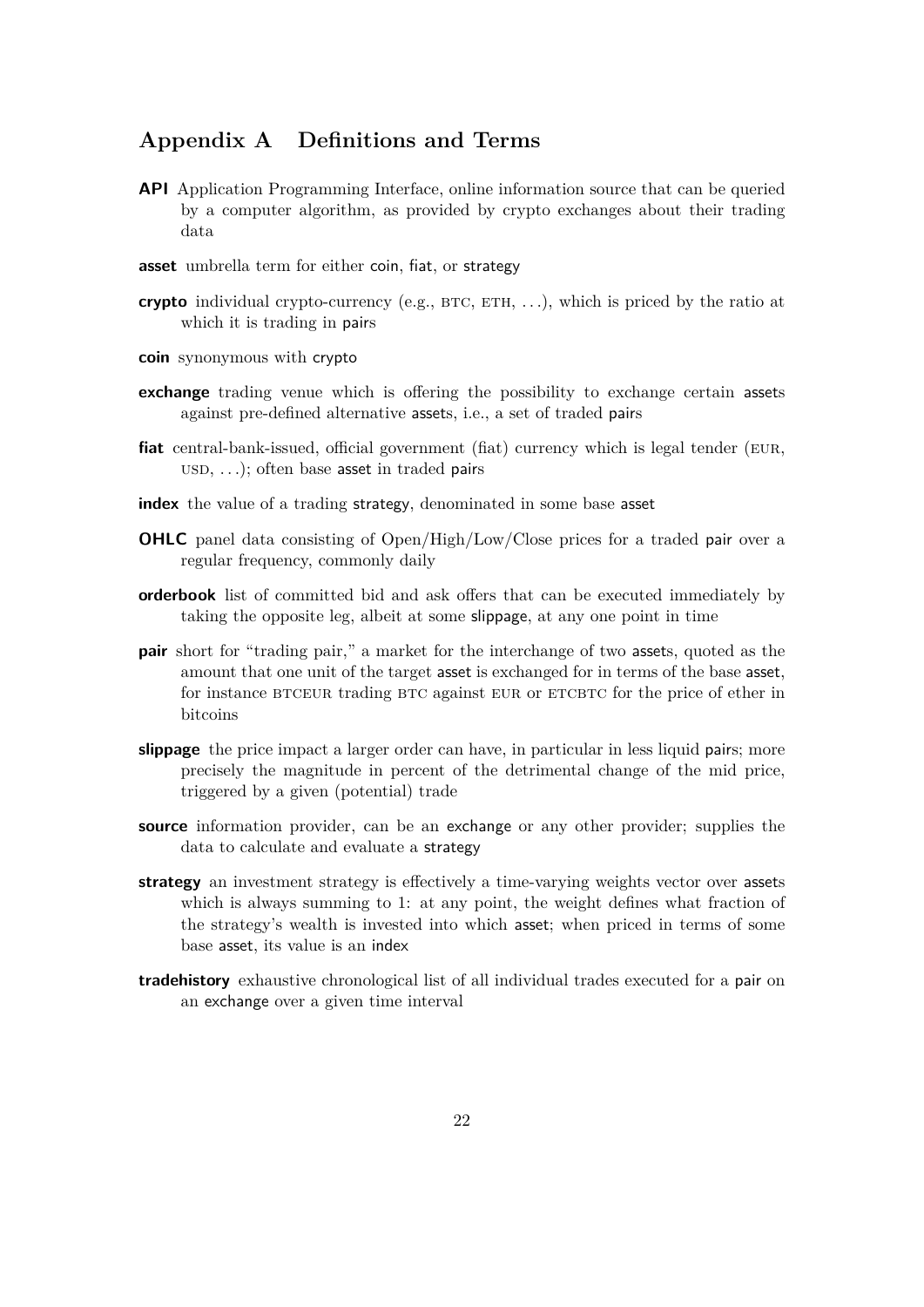## <span id="page-22-0"></span>**Appendix B Details on F5 Weights and Trades**

|                                                                         | 2017-01      | 2017-04          | $2017 - 07$      | $2017 - 10$      | $2018 - 01$      | 2018-04          | 2018-07          | 2018-10          |
|-------------------------------------------------------------------------|--------------|------------------|------------------|------------------|------------------|------------------|------------------|------------------|
| BTC                                                                     | $\mathbf{1}$ | $\boldsymbol{0}$ | $\boldsymbol{0}$ | $\boldsymbol{0}$ | $\boldsymbol{0}$ | $\boldsymbol{0}$ | $\overline{0}$   | $\boldsymbol{0}$ |
| <b>ETH</b>                                                              | $\mathbf{1}$ | $\boldsymbol{0}$ | $\boldsymbol{0}$ | $\boldsymbol{0}$ | $\boldsymbol{0}$ | $\overline{0}$   | $\overline{0}$   | $\boldsymbol{0}$ |
| <b>XRP</b>                                                              | $\mathbf{1}$ | $\boldsymbol{0}$ | $\overline{0}$   | $\overline{0}$   | $\overline{0}$   | $\overline{0}$   | $\boldsymbol{0}$ | $\boldsymbol{0}$ |
| $_{\rm{LTC}}$                                                           | $\mathbf{1}$ | $\overline{0}$   | $\overline{0}$   | $\overline{0}$   | $\boldsymbol{0}$ | $\overline{0}$   | $\overline{0}$   | $\boldsymbol{0}$ |
| $\operatorname{ETC}$                                                    | $\mathbf{1}$ | $\overline{0}$   | $\boldsymbol{0}$ | $\boldsymbol{0}$ | $^{\rm -1}$      |                  |                  |                  |
| <b>STEEM</b>                                                            | $\mathbf{1}$ | $-1$             | $\mathbf 1$      | $^{\rm -1}$      |                  |                  |                  |                  |
| <b>DASH</b>                                                             | $\mathbf{1}$ | $\overline{0}$   | $\overline{0}$   | $\boldsymbol{0}$ | $\boldsymbol{0}$ | $\boldsymbol{0}$ | $\boldsymbol{0}$ | $\boldsymbol{0}$ |
| $\ensuremath{\mathsf{R}}\ensuremath{\mathsf{E}}\ensuremath{\mathsf{P}}$ | $\mathbf{1}$ | $\boldsymbol{0}$ | $-1$             |                  |                  |                  |                  |                  |
| <b>MAID</b>                                                             | $\mathbf{1}$ | $\overline{0}$   | $^{\rm -1}$      |                  |                  |                  |                  |                  |
| XEM                                                                     | $\mathbf{1}$ | $\overline{0}$   | $\boldsymbol{0}$ | $\boldsymbol{0}$ | $\boldsymbol{0}$ | $\boldsymbol{0}$ | $^{\rm -1}$      |                  |
| <b>WAVES</b>                                                            | $\mathbf{1}$ | $-1$             | $\mathbf 1$      | $^{\rm -1}$      |                  |                  |                  |                  |
| $\operatorname{DGD}$                                                    | $\mathbf{1}$ | $-1$             |                  |                  |                  |                  |                  |                  |
| <b>GNT</b>                                                              |              | $\mathbf{1}$     | $-1$             |                  |                  |                  |                  |                  |
| $DCR$                                                                   |              | $\mathbf{1}$     | $^{\rm -1}$      |                  |                  |                  |                  |                  |
| $\rm{ICN}$                                                              |              | $\mathbf{1}$     | $^{\rm -1}$      |                  |                  |                  |                  |                  |
| <b>STRAT</b>                                                            |              |                  | $\,1\,$          | $^{\rm -1}$      |                  |                  |                  |                  |
| <b>BTS</b>                                                              |              |                  | $1\,$            | $-1$             |                  |                  |                  |                  |
| <b>XLM</b>                                                              |              |                  | $\mathbf 1$      | $^{\rm -1}$      | $\mathbf{1}$     | $\boldsymbol{0}$ | $\boldsymbol{0}$ | $\boldsymbol{0}$ |
| <b>MIOTA</b>                                                            |              |                  |                  | $\mathbf 1$      | $\overline{0}$   | $\boldsymbol{0}$ | $\boldsymbol{0}$ | $\boldsymbol{0}$ |
| $\rm{NEO}$                                                              |              |                  |                  | $\mathbf{1}$     | $-1$             | $\mathbf{1}$     | $\boldsymbol{0}$ | $\boldsymbol{0}$ |
| OMG                                                                     |              |                  |                  | $\mathbf{1}$     | $^{\rm -1}$      |                  |                  |                  |
| $\operatorname{QTUM}$                                                   |              |                  |                  | $\mathbf{1}$     | $^{\rm -1}$      |                  |                  |                  |
| $_{\rm LSK}$                                                            |              |                  |                  | $\mathbf{1}$     | $-1$             |                  |                  |                  |
| $\operatorname{BCH}$                                                    |              |                  |                  |                  | $\,1\,$          | $\boldsymbol{0}$ | $\boldsymbol{0}$ | $\boldsymbol{0}$ |
| $\mbox{ADA}$                                                            |              |                  |                  |                  | $\,1\,$          | $\overline{0}$   | $\boldsymbol{0}$ | $\boldsymbol{0}$ |
| <b>TRX</b>                                                              |              |                  |                  |                  | $\,1\,$          | $\boldsymbol{0}$ | $\boldsymbol{0}$ | $\boldsymbol{0}$ |
| <b>EOS</b>                                                              |              |                  |                  |                  | $\,1$            | $^{\rm -1}$      | $\mathbf{1}$     | $\boldsymbol{0}$ |

<span id="page-22-1"></span>Table 5: Investment-set changes of the F5 index as started on 2017-01-01 with quarterly rebalancings. +1 denotes a coin's addition, −1 its divestment, and 0 its continued presence as an F5 constituent.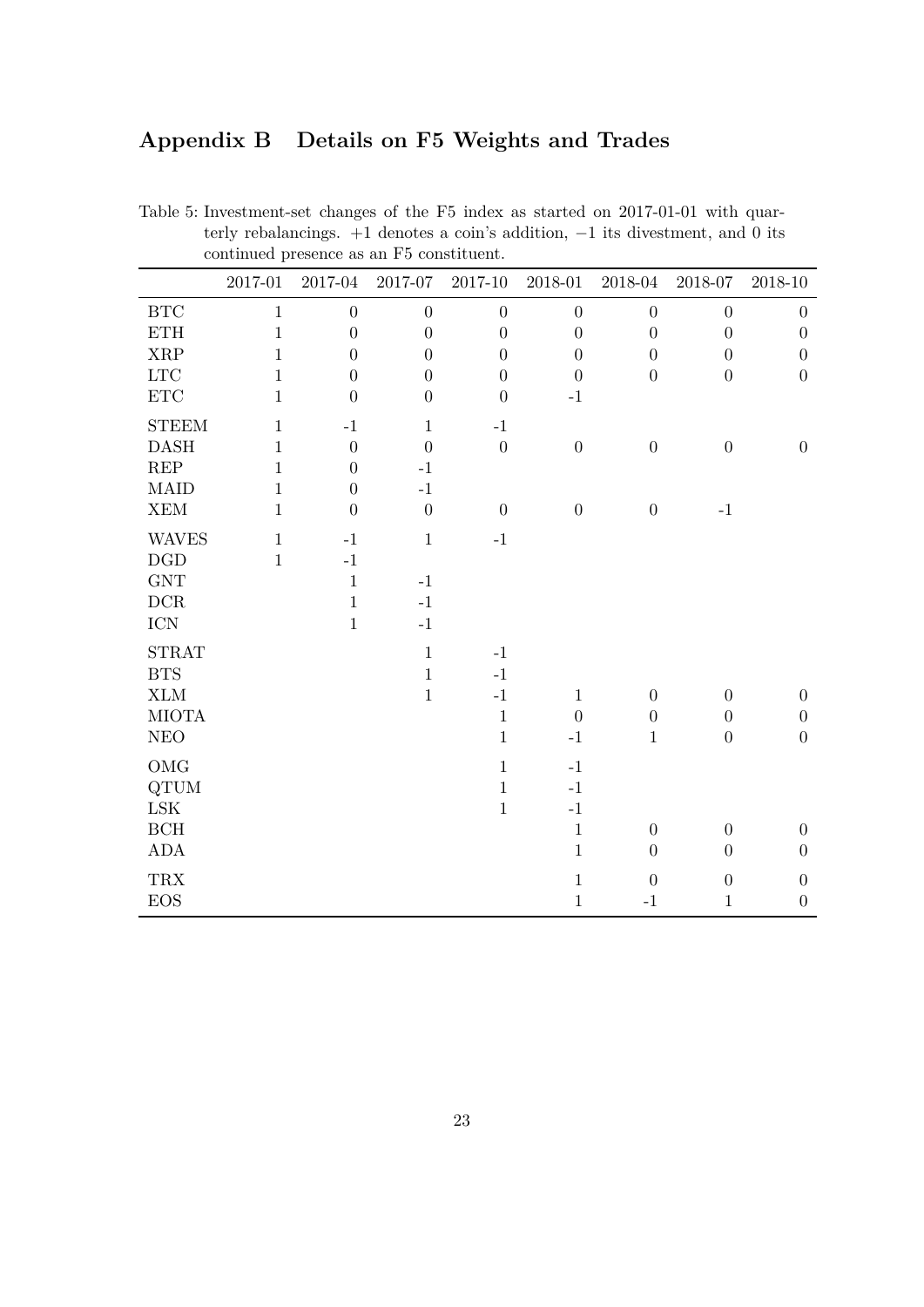|                             | 2017-01  | 2017-04  | 2017-07  | 2017-10  | 2018-01  | 2018-04  | 2018-07  | 2018-10  |
|-----------------------------|----------|----------|----------|----------|----------|----------|----------|----------|
| BTC                         | 14.22    | 0.00     | 0.98     | 3.76     | $-0.46$  | $0.00\,$ | $0.00\,$ | $-6.50$  |
| <b>ETH</b>                  | 9.26     | 0.00     | $-3.98$  | $-9.96$  | 0.46     | 0.00     | 5.61     | 0.00     |
| <b>XRP</b>                  | 11.95    | $-6.00$  | $-12.19$ | 5.67     | $-31.66$ | 5.68     | 0.00     | 3.85     |
| ${\rm LTC}$                 | 3.00     | 4.48     | $-2.11$  | 4.24     | $-4.17$  | $0.00\,$ | 2.53     | $-2.78$  |
| $\operatorname{ETC}$        | 13.91    | $0.00\,$ | 2.71     | $3.37\,$ | $-6.40$  |          |          |          |
| <b>STEEM</b>                | 3.00     | $-0.83$  | 9.45     | $-7.71$  |          |          |          |          |
| <b>DASH</b>                 | $\,9.32$ | $-8.31$  | 6.26     | $-0.52$  | 7.02     | 0.00     | $-0.95$  | $-7.94$  |
| REP                         | 3.00     | 4.00     | $-3.01$  |          |          |          |          |          |
| <b>MAID</b>                 | 3.70     | 8.31     | $-5.44$  |          |          |          |          |          |
| <b>XEM</b>                  | 12.56    | $-11.38$ | 0.00     | $-9.72$  | 6.33     | 0.00     | $-4.58$  |          |
| <b>WAVES</b>                | 10.64    | $-4.48$  | 9.67     | $-12.60$ |          |          |          |          |
| <b>DGD</b>                  | 5.43     | $-3.17$  |          |          |          |          |          |          |
| $\ensuremath{\mathrm{GNT}}$ |          | 11.38    | $-14.26$ |          |          |          |          |          |
| <b>DCR</b>                  |          | 3.00     | $-1.69$  |          |          |          |          |          |
| <b>ICN</b>                  |          | $3.00\,$ | $-3.95$  |          |          |          |          |          |
| <b>STRAT</b>                |          |          | 3.00     | $-2.00$  |          |          |          |          |
| <b>BTS</b>                  |          |          | 3.00     | $-1.09$  |          |          |          |          |
| <b>XLM</b>                  |          |          | 11.55    | $-5.84$  | 3.00     | 5.43     | 5.16     | $-17.77$ |
| <b>MIOTA</b>                |          |          |          | 9.96     | $-1.33$  | 0.00     | $-6.65$  | 7.94     |
| <b>NEO</b>                  |          |          |          | $3.00\,$ | $-1.43$  | 3.00     | 10.22    | 7.97     |
| OMG                         |          |          |          | 12.60    | $-5.22$  |          |          |          |
| <b>QTUM</b>                 |          |          |          | 3.00     | $-3.47$  |          |          |          |
| LSK                         |          |          |          | 3.86     | $-3.98$  |          |          |          |
| BCH                         |          |          |          |          | 15.98    | $-3.00$  | $-10.22$ | 0.00     |
| ADA                         |          |          |          |          | 8.19     | 3.62     | $-4.11$  | 0.00     |
| <b>TRX</b>                  |          |          |          |          | 9.31     | $0.00\,$ | 0.00     | 2.78     |
| <b>EOS</b>                  |          |          |          |          | 7.84     | $-14.73$ | 3.00     | 12.46    |

<span id="page-23-0"></span>Table 6: Weight changes at quarterly rebalancings for F5 initialised on 2017-01-01. Missing entries indicate that the respective coin was not part of the portfolio at that quarter-start. Entries of 0 indicate that due to the smart-rebalancing procedure, the coin's weight was considered close enough to its target weight to not merit any adjustment of its position.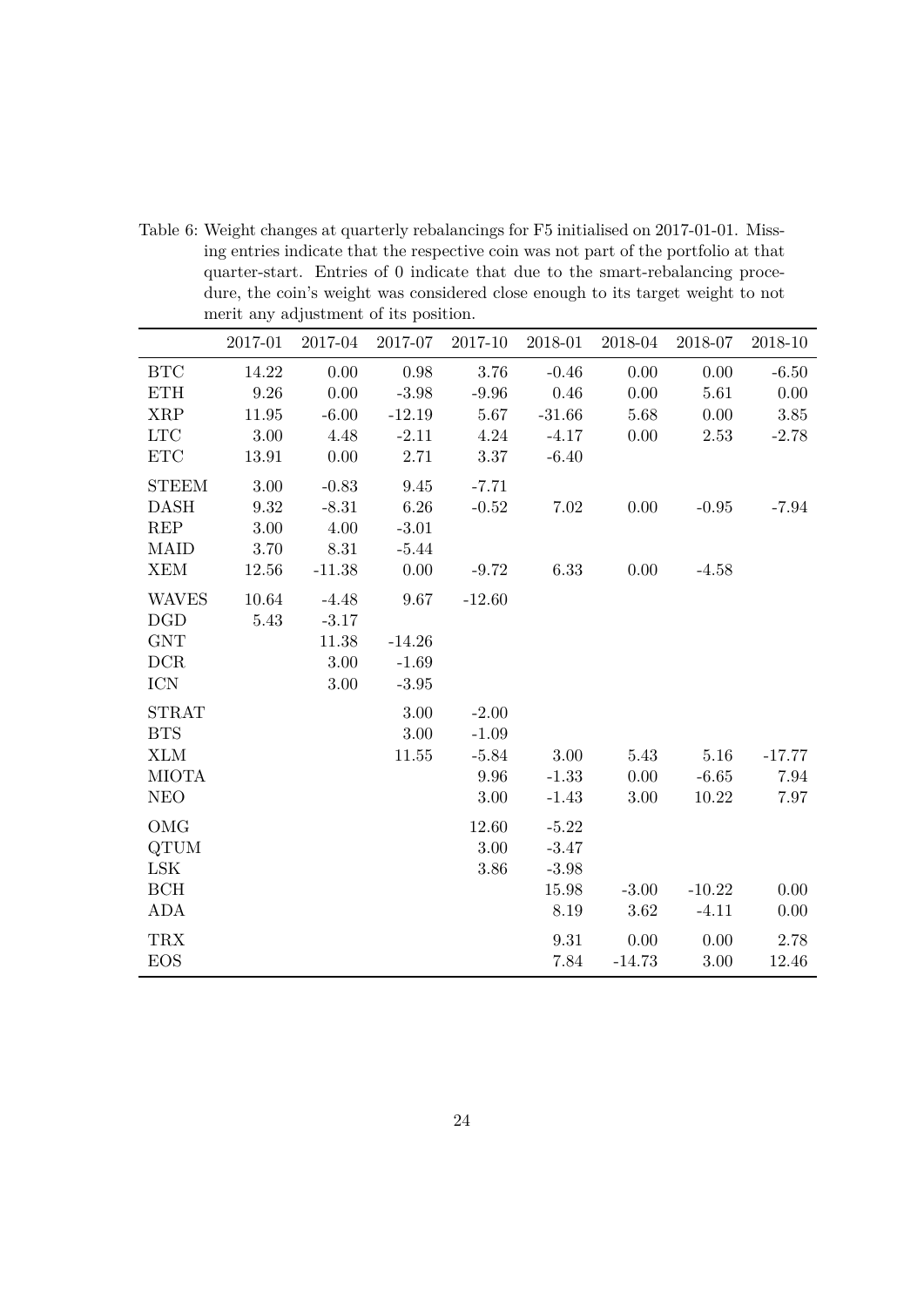<span id="page-24-0"></span>

|              | min      | $q_2$    | mean  | std. dev. | median | $q_{75}$ | max   |
|--------------|----------|----------|-------|-----------|--------|----------|-------|
| <b>BTC</b>   | 3.00     | 3.00     | 7.22  | 4.58      | 5.91   | 10.23    | 20.89 |
| <b>ETH</b>   | 3.00     | 5.42     | 9.43  | 4.43      | 9.82   | 12.70    | 23.49 |
| <b>XRP</b>   | 3.00     | 8.30     | 11.11 | 5.03      | 10.78  | 14.34    | 28.26 |
| LTC          | $3.00\,$ | $3.00\,$ | 8.27  | 4.78      | 8.60   | 11.73    | 24.15 |
| <b>ETC</b>   | 8.34     | 9.95     | 11.97 | 2.58      | 11.50  | 13.63    | 23.73 |
| <b>STEEM</b> | 3.00     | $3.00\,$ | 6.79  | 4.46      | 3.65   | 10.47    | 17.92 |
| <b>DASH</b>  | 3.00     | 3.00     | 7.05  | 4.18      | 6.80   | 10.31    | 19.59 |
| <b>REP</b>   | 3.00     | 3.49     | 8.39  | 4.03      | 9.28   | 11.58    | 16.30 |
| <b>MAID</b>  | 3.00     | $8.73\,$ | 10.42 | 3.13      | 10.51  | 12.11    | 17.63 |
| <b>XEM</b>   | 3.00     | 3.00     | 7.24  | 6.46      | 3.95   | 10.29    | 42.53 |
| <b>WAVES</b> | 3.00     | 3.00     | 5.54  | 3.75      | 3.00   | 8.98     | 16.51 |
| <b>DGD</b>   | 4.49     | 9.58     | 11.24 | 2.93      | 11.07  | 12.83    | 18.00 |
| <b>GNT</b>   | 3.00     | 9.77     | 11.61 | 2.59      | 11.45  | 13.02    | 18.85 |
| DCR          | 3.00     | 3.00     | 3.00  | 0.00      | 3.00   | 3.00     | 3.00  |
| <b>ICN</b>   | 3.00     | $3.00\,$ | 3.58  | 1.74      | 3.00   | $3.00\,$ | 10.31 |
| <b>STRAT</b> | 3.00     | 3.00     | 3.00  | 0.00      | 3.00   | 3.00     | 3.00  |
| <b>BTS</b>   | 3.00     | 3.00     | 4.19  | 3.06      | 3.00   | $3.00\,$ | 14.62 |
| <b>XLM</b>   | 3.00     | 3.00     | 8.57  | 5.38      | 8.88   | 12.34    | 24.13 |
| <b>MIOTA</b> | $3.00\,$ | 4.78     | 9.12  | 4.83      | 8.80   | 12.29    | 27.78 |
| <b>NEO</b>   | 3.00     | 3.00     | 9.68  | 5.11      | 9.60   | 13.34    | 21.40 |
| <b>OMG</b>   | 3.00     | 3.00     | 6.14  | 3.86      | 4.46   | 8.48     | 17.65 |
| <b>QTUM</b>  | 3.00     | 3.00     | 4.80  | 3.36      | 3.00   | 4.21     | 16.23 |
| <b>LSK</b>   | 3.00     | 3.00     | 5.32  | 4.00      | 3.00   | 6.67     | 15.55 |
| BCH          | $3.00\,$ | 3.00     | 5.83  | 4.56      | 3.00   | 8.42     | 28.77 |
| <b>ADA</b>   | 3.00     | 3.00     | 7.67  | 4.02      | 8.01   | 10.29    | 22.50 |
| <b>TRX</b>   | 3.00     | 3.00     | 9.89  | 4.94      | 10.59  | 12.96    | 23.22 |
| <b>EOS</b>   | 3.00     | 3.00     | 9.77  | 5.44      | 10.96  | 14.62    | 19.73 |

Table 7: Descriptives of *target weights* (per coin) of the F5 strategy starting 2017-01-01. Numbers are in percent,  $q_x$  denotes the  $x\%$  quantile;  $w^{min} = 2\%$ .